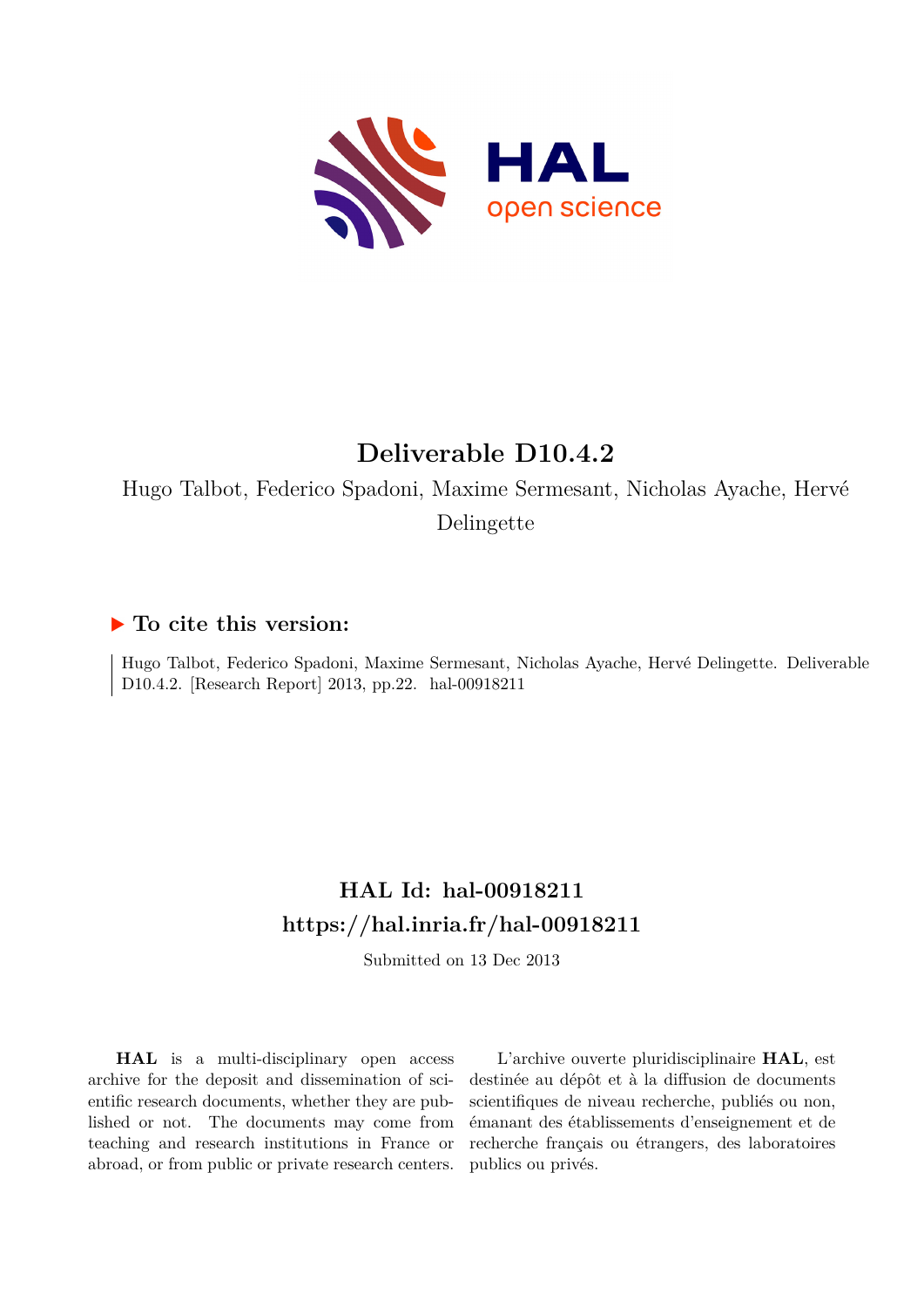



# **euHeart**

Personalised & Integrated Cardiac Care: Patient-specific Cardiovascular Modelling and Simulation for *in silico* Disease Understanding & Management and for Medical Device Evaluation & Optimization

FP7-ICT-2007

IP Contract no: 224495

## **Deliverable D10.4.2** *Final report on the simulator for radiofrequency ablation*

Due date of deliverable: 30.11.2012 Actual submission date: 15.01.2013

Start date of project: 01 June 2008 Duration: 54 months

Responsible WP Leader: INRIA Revision: <Final Version>

| Project co-funded by the European Commission within the Seventh Framework<br>Programme (2007-2013) |                                                                                          |   |  |  |
|----------------------------------------------------------------------------------------------------|------------------------------------------------------------------------------------------|---|--|--|
| <b>Dissemination level</b>                                                                         |                                                                                          |   |  |  |
| PU                                                                                                 | Public                                                                                   |   |  |  |
| <b>PP</b>                                                                                          | Restricted to other programme participants (including the Commission Ser-<br>vice)       |   |  |  |
| <b>RE</b>                                                                                          | Restricted to a group specified by the consortium (including the Commission<br>Services) | X |  |  |
| <b>CO</b>                                                                                          | Confidential, only for members of the consortium (excluding the Commission<br>Services)  |   |  |  |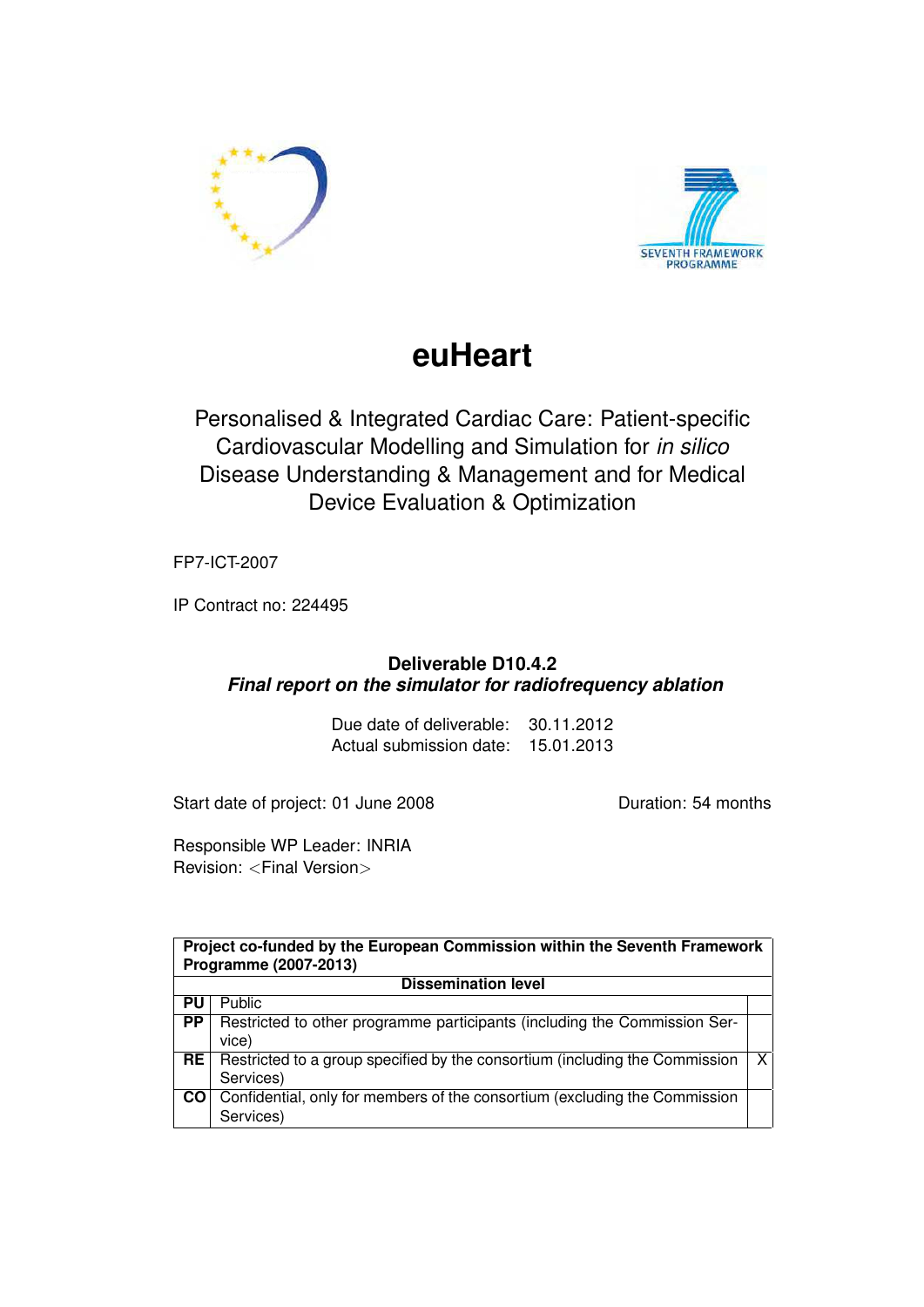| <b>Project Number</b>   | 224495                                |
|-------------------------|---------------------------------------|
| <b>Project Title</b>    | euHeart                               |
| <b>Project Duration</b> | 54 months: 01 June 2008 - 30 November |
|                         | 2012                                  |

| <b>Deliverable Number</b>        | D <sub>10.4.2</sub>                            |
|----------------------------------|------------------------------------------------|
| <b>Contractual Delivery date</b> | 30.11.2012                                     |
| <b>Actual delivery date</b>      | 15.01.2013                                     |
| <b>Title of Deliverable</b>      | Final Report on the Simulator for RF Ablation  |
| <b>Contributing Work package</b> | 10                                             |
| <b>Dissemination level</b>       | Restricted to a group specified by the consor- |
|                                  | tium                                           |
| Author (s)                       | Hugo Talbot (INRIA), Federico Spadoni (IN-     |
|                                  | RIA), Maxime Sermesant (INRIA), Nicholas       |
|                                  | Ayache (INRIA), Hervé Delingette (INRIA),      |

#### **Abstract:**

This deliverable describes the final status of Task 10.4 of Workpackage 10 of the euHeart project. The aim of this task is to develop a prototype of an endovascular simulator of cardiac radiofrequency ablation. More precisely, its purpose is to simulate the patient-specific catheter navigation and radiofrequency ablation of ventricular tachycardia.

Since deliverable 10.4.1, work on the simulator prototype has focused on the development of a user interface and the integration of two software components : endovascular simulation and electrophysiology simulation.

The first component aims at modeling the deformation of catheters and guidewires inside vessels and to generate a realistic visualization of the visible X-ray images. The second component is focused on the simulation of electrophysiology. We have chosen the Mitchell-Schaeffer phenomenological model to represent the evolution of action potential on the myocardium.

The integration of those 2 software components is difficult because they should both run simultaneously in real-time. To this end, we have developed a multi-thread framework allowing to parallelize the computation of the catheter deformation and the cardiac electrophysiology while sharing a minimum number of information. We have also developed a user interface that can display X-ray images, 3D view of the heart and simulated electro-physiology signals measured at the tip of the catheter.

An example of simulation is provided starting from the endovascular navigation from the veina cava and finishing with the radiofrequency ablation of endocardial tissue inside the right ventricle.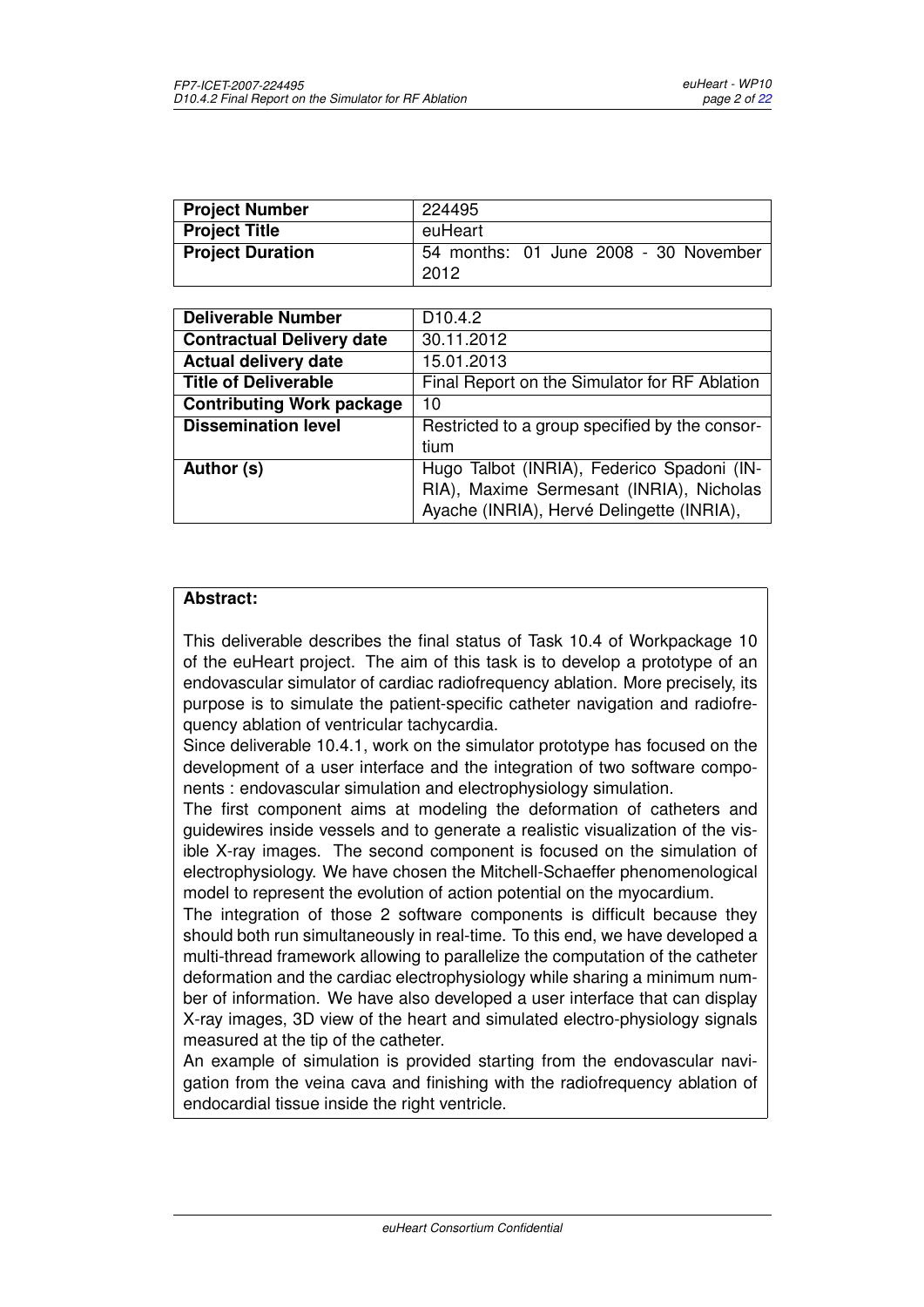# **Contents**

| 1 |     |                                                                                            | 4              |  |  |
|---|-----|--------------------------------------------------------------------------------------------|----------------|--|--|
| 2 |     |                                                                                            | $\overline{4}$ |  |  |
|   | 2.1 | Objectives of Endovascular Simulation of Radiofrequency                                    |                |  |  |
|   |     |                                                                                            | $\overline{4}$ |  |  |
|   | 2.2 | The Hardware Setup                                                                         | 5              |  |  |
|   | 2.3 |                                                                                            | 6              |  |  |
|   | 2.4 |                                                                                            | $\overline{7}$ |  |  |
| 3 |     |                                                                                            | 8              |  |  |
|   | 3.1 | Physics simulation of catheter                                                             | 8              |  |  |
|   | 3.2 |                                                                                            | 10             |  |  |
|   | 3.3 |                                                                                            | 10             |  |  |
| 4 |     |                                                                                            | 11             |  |  |
|   | 4.1 | Phenomenological Model: Mitchell Schaeffer model [MS03]                                    | 11             |  |  |
|   | 4.2 |                                                                                            | 12             |  |  |
|   | 4.3 | Extra-cellular Potential from Mono-Domain Models                                           | 12             |  |  |
| 5 |     | Integration of ElectroPhysiology & Navigation Simulation                                   | 13             |  |  |
|   | 5.1 | Multithreading Approach                                                                    | 13             |  |  |
|   |     | 5.1.1<br>Main Simulation Tasks Design                                                      | 13             |  |  |
|   |     | Communication between Tasks<br>5.1.2                                                       | 14             |  |  |
|   |     | 5.1.3<br>Example: Interaction with a Catheter <b>Example</b> : Interaction with a Catheter | 14             |  |  |
|   |     | 5.1.4<br>Synchronization of Cardiac Motion                                                 | 16             |  |  |
|   | 52  |                                                                                            | 16             |  |  |
| 6 |     |                                                                                            | 17             |  |  |
| 7 |     |                                                                                            | 19             |  |  |
|   | 7.1 | Conclusion                                                                                 | 19             |  |  |
|   | 7.2 | Limitations and Perspectives                                                               | 19             |  |  |
| 8 |     | Acknowledgements                                                                           | 20             |  |  |
|   |     |                                                                                            |                |  |  |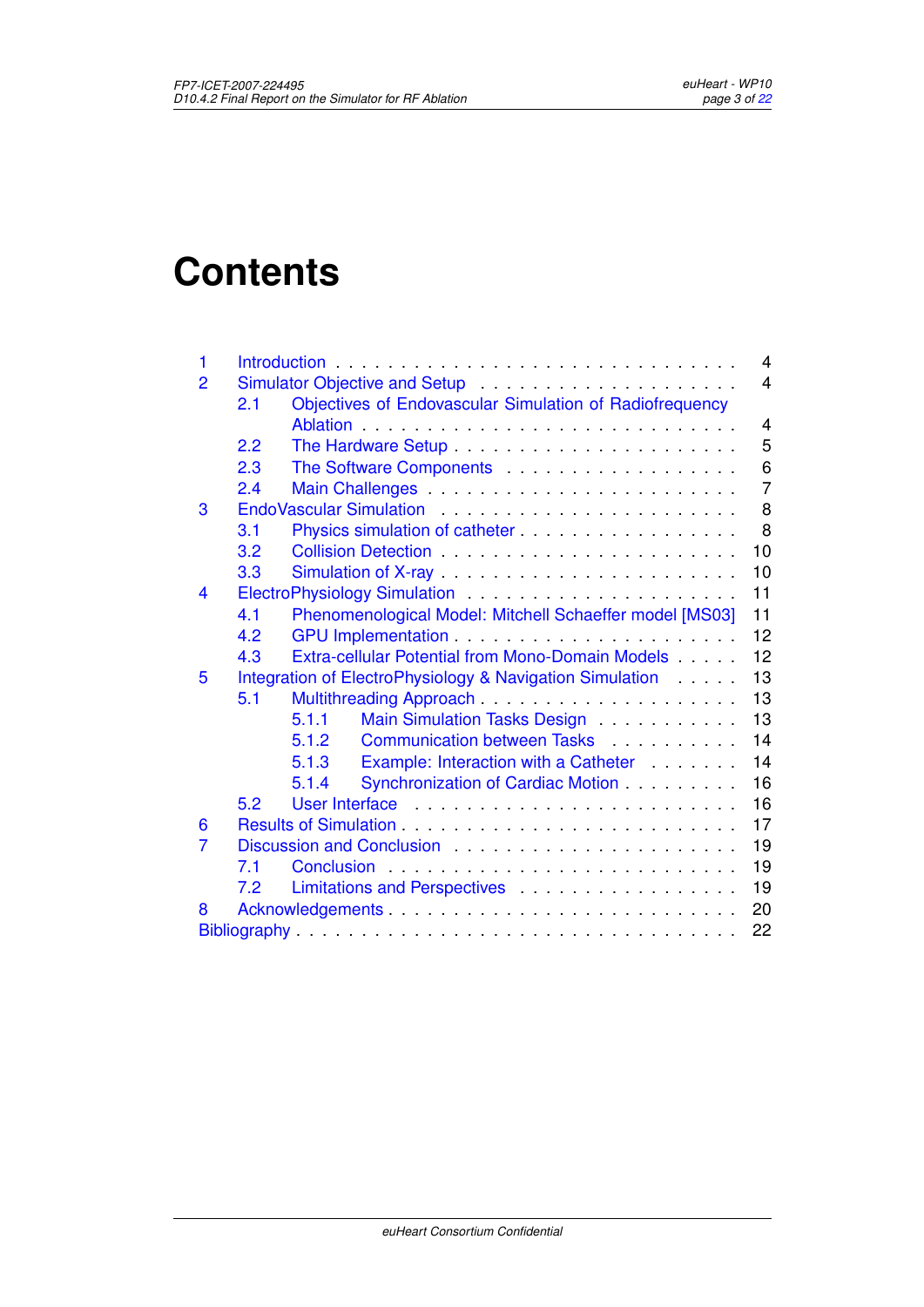# <span id="page-4-0"></span>**1 Introduction**

This deliverable (D10.4.2) is part of euHeart Workpackage 10 (WP 10) and describes the final status of the development of a prototype of an endovascular simulator of cardiac radiofrequency ablation. The objective is to simulate the patient-specific catheter navigation and radiofrequency ablation of ventricular tachycardia. The software must allow the real-time navigation of catheters inside the myocardium and the pacing, electrophysiology measurement and tissue ablation at the location of the catheters. It should also be interfaced with a specific hardware device (haptic device) that enables the user to feel the interactions of a catheter with the patient-specific virtual anatomy in real-time.

The task 10.4 was first handled by the company PolyDimensions. Following the bankruptcy of the company, INRIA took the lead on this task from Month 33 with the remaining resources.

This deliverable summarizes the novel development of the simulator since month 48 when deliverable (D10.4.1) was produced. To make it self-contained, we have written again the description of the simulator objectives and its main software structure, as formulated in D10.4.1. We have also provided a summary of the development for the endovascular navigation and electrophysiology navigation.

This deliverable is structured into 4 main parts:

- **Introduction**. The section provides the objectives of the simulator, and describes the main software and hardware components.
- **Endovascular Simulation**. It summarizes the advances in terms of simulating catheter navigation and X-ray rendering.
- **Electrophysiology Simulation**. It summarizes the electrophysiological model development and the simulation of extra-cellular potential.
- **Integration and User Interface**. It describes how catheter navigation and electrophysiology are integrated together and presents the user interface.
- **Results**. It describes one simulation scenario including navigation and radiofrequency ablation.
- **Conclusion and Perspectives**.

# <span id="page-4-1"></span>**2 Simulator Objective and Setup**

#### <span id="page-4-2"></span>**2.1 Objectives of Endovascular Simulation of Radiofrequency Ablation**

The objective of task 10.4 is to create a prototype to simulate the ablation of cardiac tissue through catherization. The practical interest of such simulator are :

• to train cardiologists / electrophysiologists to perform cardiac radiofrequency ablation and more precisely ablation on VT cases.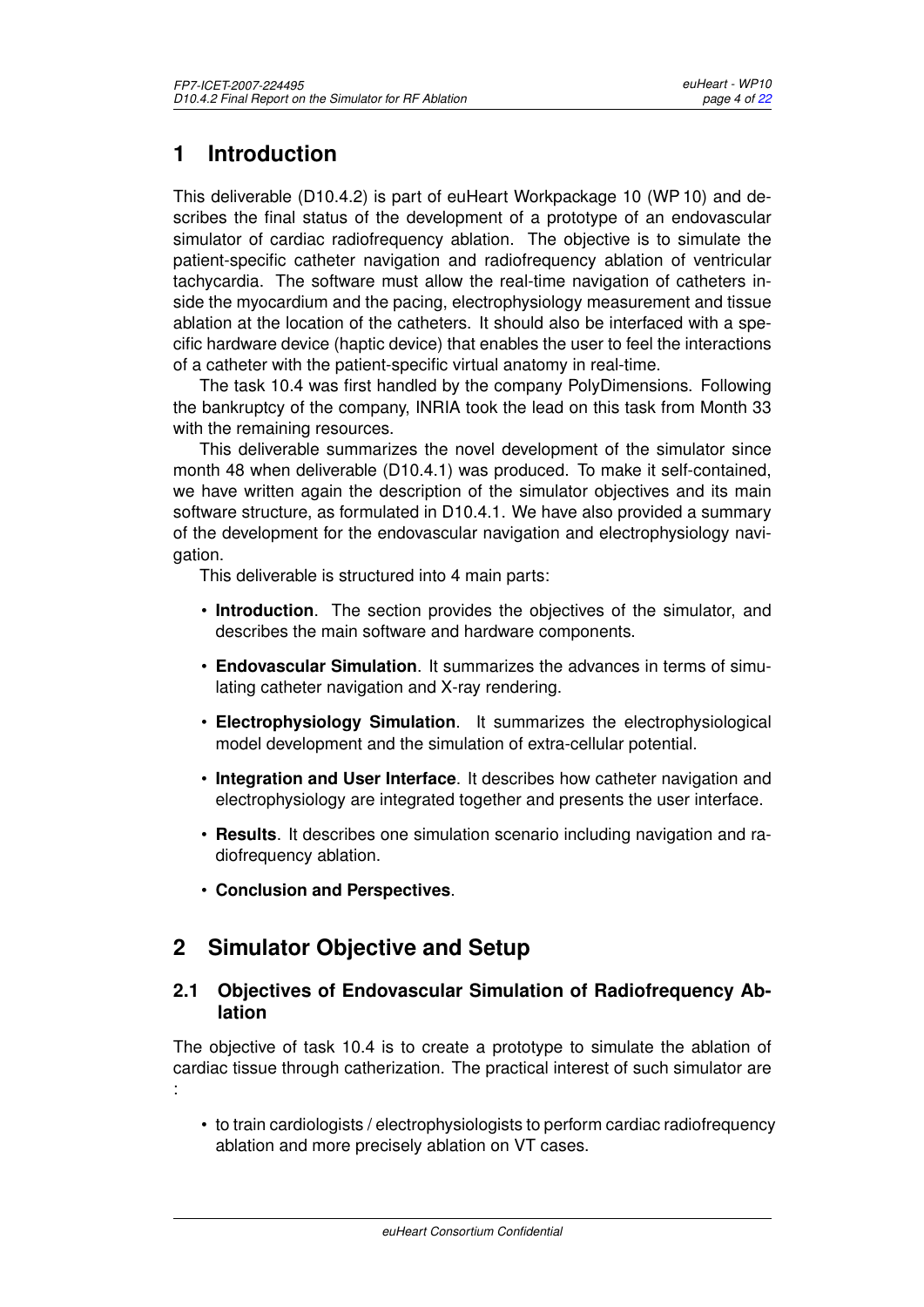- to rehearse a complex procedure based on patient specific datasets.
- to help the development and design of new catherization cardiac procedures that can be tested *in silico* on personalized cases.

We have chosen to develop this prototype in close link with the Workpackage 6 which is dedicated to the planning of cardiac radiofrequency ablation. More specifically, the targeted procedure of this prototype is the simulation of the radiofrequency ablation of tissue of patients suffering from ischemic Ventricular Tachycardia (VT). This electrophysiological pathology is characterized by the presence of scars (necrotic tissue caused by an infarct) in the myocardium surrounded by a peri-infarct zone where necrotic, fibrosed and healthy tissue can be found. The heterogeneity of tissue modifies the conduction velocity property of the depolarization and repolarization waves as well as their distance (action potential duration) as a function of the wave speed (restitution properties). Those changes are such are under certain circumstances, spiraling waves may be created around the scar regions thus leading to tachycardia and even in some cases fibrillation.

The objective of the simulator prototype is to simulate the ablation of myocardial tissues in the left ventricle in order to suppress the possibility to obtain re-entry patterns.

A typical scenario of simulation would be the following :

- 1. Navigation of a guidewire from the femoral vein / artery into the right / left atrium. The guidewire is handled by a user through a hardware tracking device (see sectio[n2.2](#page-5-0) ). The navigation is controlled by a simulated X-ray view of the thorax where the catheter and the heart are visible.
- 2. Insertion of a guidewire in the apex of right ventricle going through the tricuspid valve. The catheter inserted in this guidewire would be used for pacing the heart with various stimuli.
- 3. Insertion of a guidewire in the left ventricle next to the scar region. The catheter inserted in this guidewire would be used for performing radiofrequency ablation and measuring extra-cellular potential in the endocardial surface of the left ventricle.
- 4. Simulation of pacing ( overdrive, S1-S2) from the catheter in the right ventricle. The extra-cellular potential measurements in the left ventricle is simulated and displayed on the screen.
- 5. Simulation of radiofrequency ablation from a catheter located in the left ventricle. The extent of ablated tissue depends on some power setting and the duration of ablation (which cab be controlled by a foot-pedal).
- 6. The simulation of pacing and ablation are iterated until the re-entry patterns can no longer be observed.

### <span id="page-5-0"></span>**2.2 The Hardware Setup**

The simulation hardware is mainly composed of :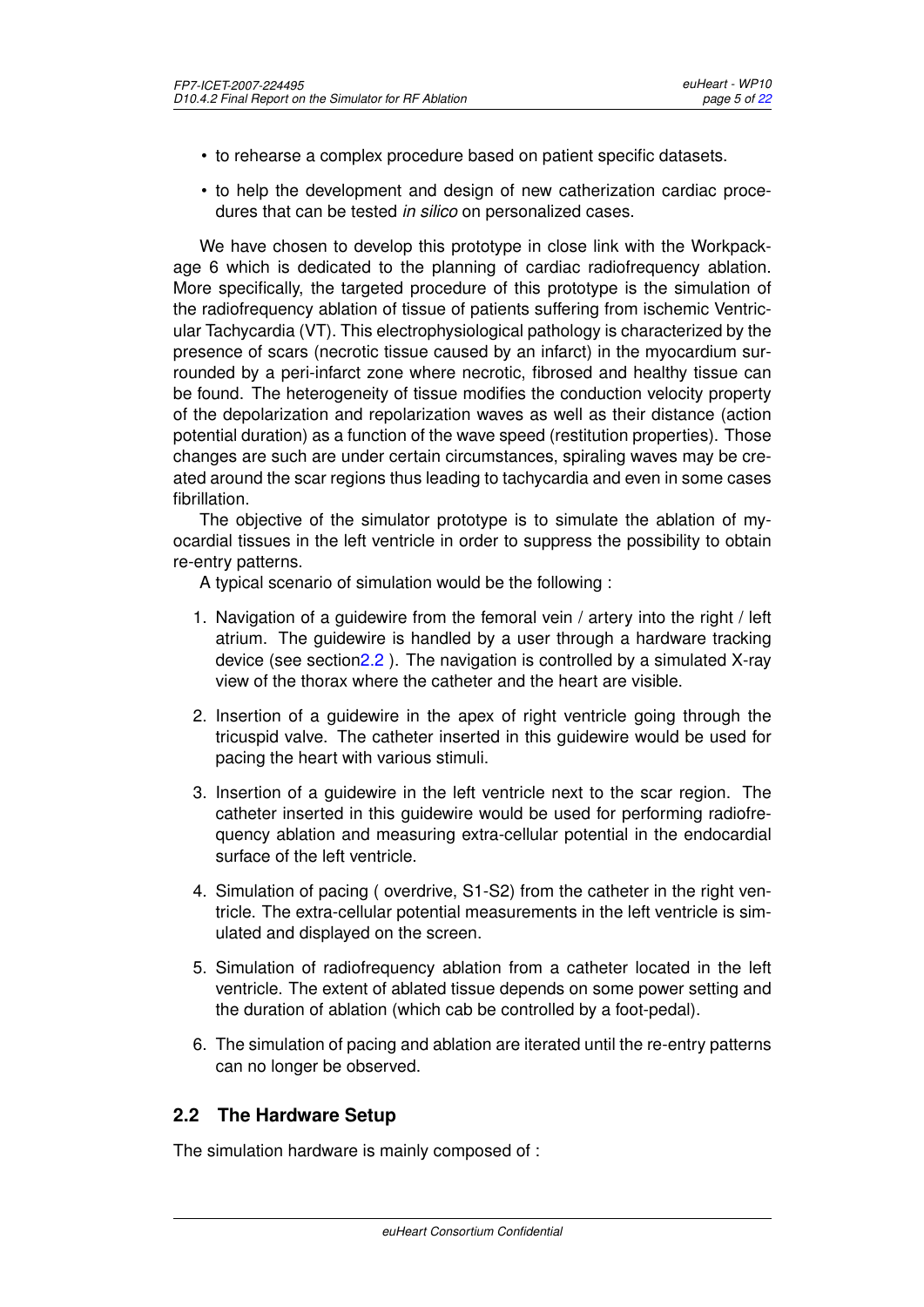- a screen where X-ray images and biosignals are displayed.
- a computer with mouse and keyboard. It consists of PC computer with 8 cores running Microsoft Windows and with a latest graphics card (with Graphical Processing Unit).
- a catheter tracking device inside which real catheters are inserted and manipulated by a user.

The hardware used to track guidewires and catheters has been acquired from the Mentice corporation as the VIST-C system. This system can be connected to a computer (see Fig [1](#page-6-1)). A  $C_{++}$  driver library allows to read the position of guidewires and catheters and to set the position of a brake in order simulate some force feedback.



<span id="page-6-1"></span>Figure 1: (Left) Hardware used to track up to three catheters and guidewire; (Right) Example of a user using the simulation setup.

This hardware setup is therefore quite sophisticated in order to simulate realistically the navigation of catheters inside the heart. Example of a user manipulating the simulator is shown in Fig. [2.](#page-7-1)

#### <span id="page-6-0"></span>**2.3 The Software Components**

The software components that are needed to develop the simulator include :

- **Hardware driver**. This component allows to read the positions of catheters and guidewires from the Vist-C system and to set the brake status.
- **Catheter Navigation**. It takes as input the motion of real catheters and guidewires in the tracking device and simulate the motion of virtual catheters inside the vessels and the heart. In particular, it computes the contact between catheters and vessels walls and models the mechanical behavior of catheters.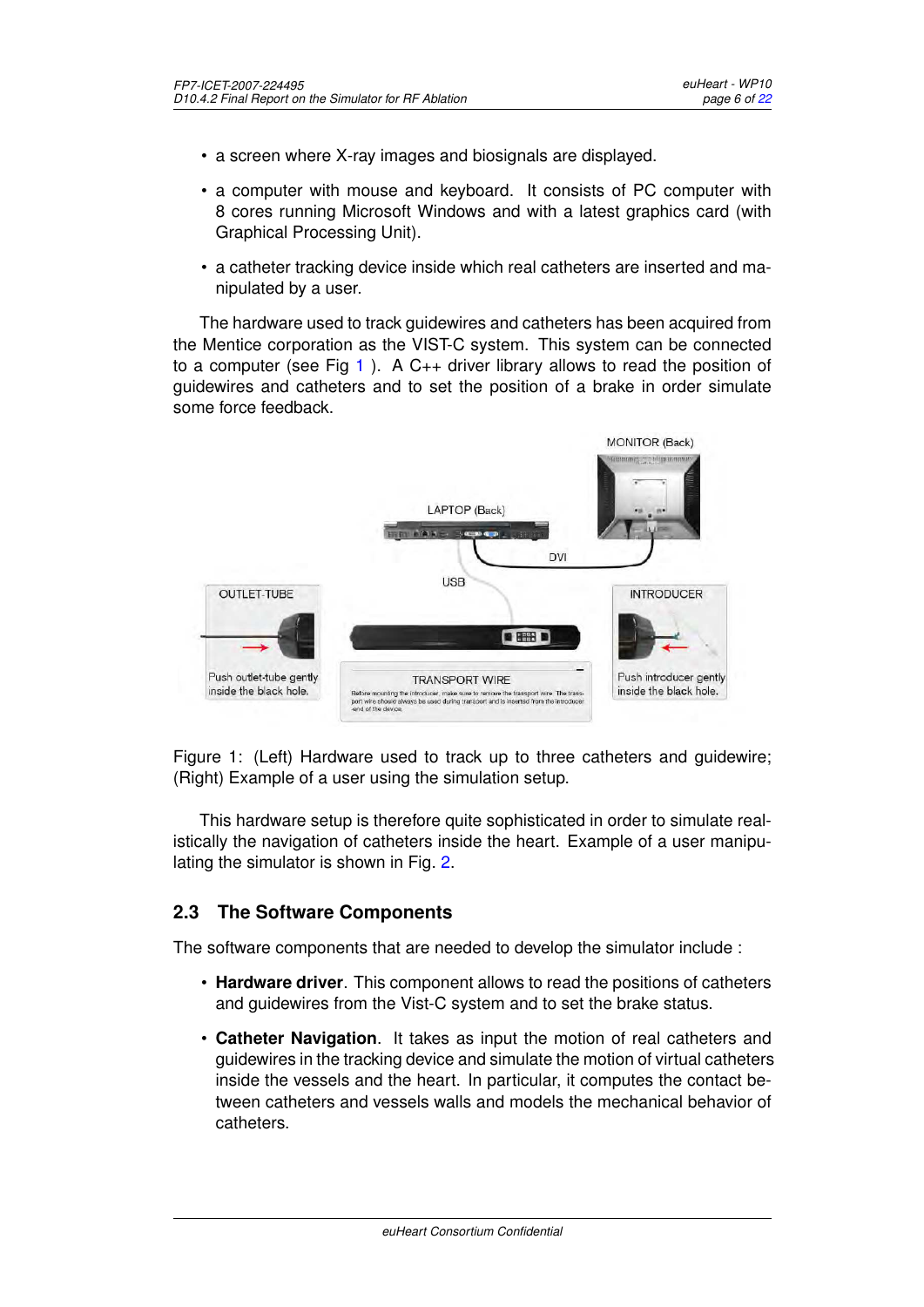

<span id="page-7-1"></span>Figure 2: (Left) Hardware used to track up to three catheters and guidewires; (Right) Simulation hardware setup.

- **X-ray Visualization**. It simulates the visualization of the thorax and catheters on a X-ray imaging system.
- **Cardiac Motion Simulator**. It simulates the cardiac motion of both ventricles and atria.
- **Cardiac Electrophysiology Simulator**. It simulates the propagation of transmembrane and extracellular potential inside the myocardium.
- **Pacing and Radiofrequency Ablation Simulation**. It models the injection of currents from pacing leads located inside the right ventricle and the action of ablation catheters.
- **BioSignals Visualization**. it visualizes the simulated electrophysiology signals on the screen.

The simulator prototype is being developed on the SOFA (Simulation Open Framework Architecture) platform<sup>1</sup>. SOFA is an open source framework mainly developed at INRIA which is dedicated to interactive medical simulation. The main features of SOFA is to be cross-platform, extremely modular and open to general purpose GPU (Graphics Processing Unit) computation. A document describing the features of SOFA can be found in this paper  $ACF+07$ .

### <span id="page-7-0"></span>**2.4 Main Challenges**

We are planning to develop a new generation of cardiac endovascular simulator based on physics-based modeling of the cardiac electrophysiology. However, the following challenges needs to be met :

<sup>&</sup>lt;sup>1</sup>SOFA is available at this site: <www.sofa-framework.org/>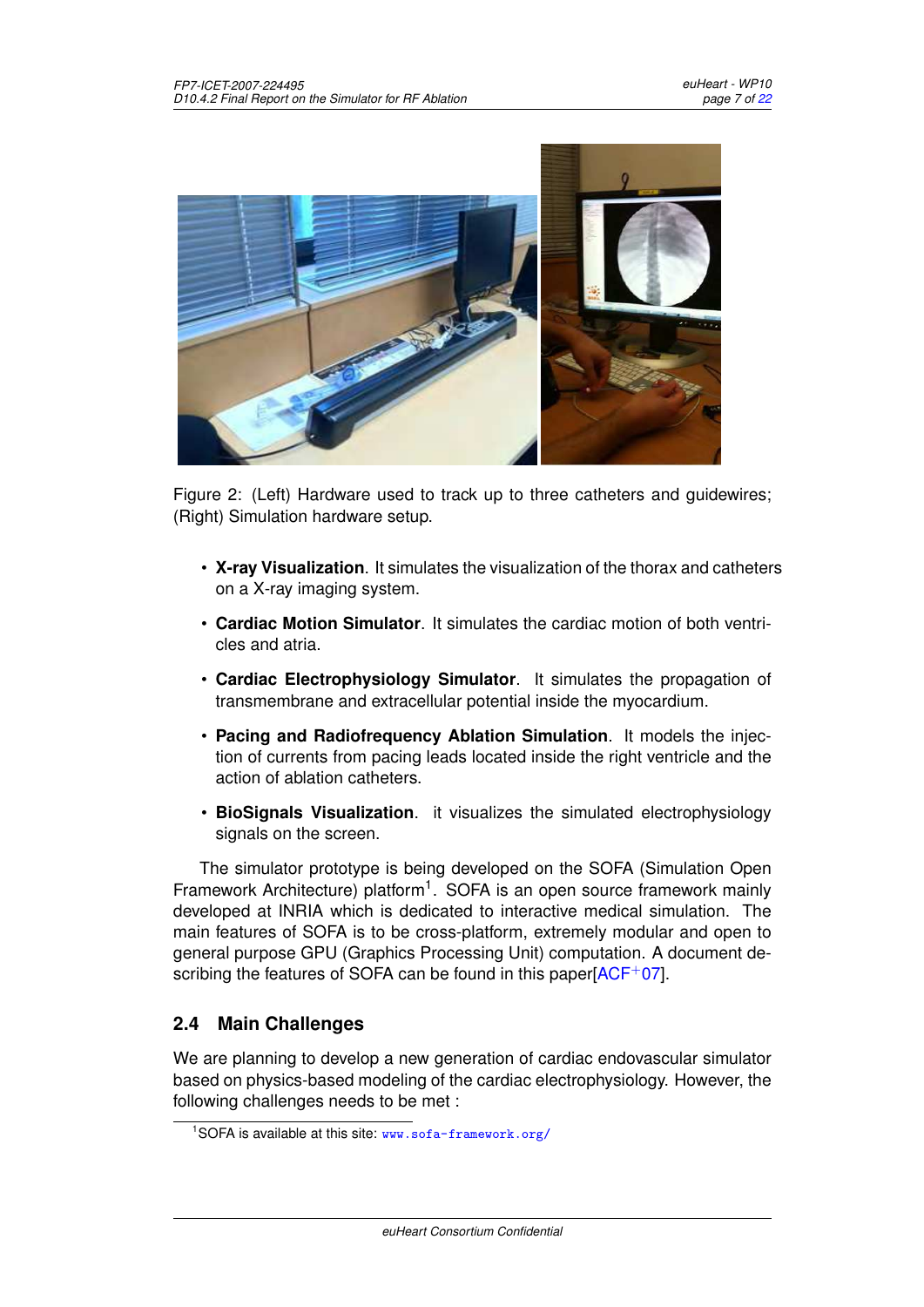

Figure 3: Structure of the simulator.

- **Real-time simulation of electrophysiology**. Simulation of cardiac electrophysiology usually requires very fine mesh of heart easily reaching almost a million (tetrahedral) elements. Thus simulation of electrophysiology propagation requires several hours or even days on large computers. A important challenge is to make this computation in real-time.
- **Simulation of Catheter Navigation inside moving structures**. Most simulation of catheter navigation has been done on static vascular structures. It is required to perform this navigation on a beating heart. Difficulty especially arises to properly compute the contact between catheters and vessel walls.
- **Software Integration**. This prototype requires to integrate two physical simulations (mechanical model of the catheters and electrophysiological model of the heart) together with a user interface.

# <span id="page-8-0"></span>**3 EndoVascular Simulation**

Taking advantage of the multi-modal representation of the objects in SOFA to describe the physics, graphics and collision model, we optimized and sped up all these steps of the simulation individually. Only improvement from the previous work described in Deliverable 10.4.1 are reported below.

## <span id="page-8-1"></span>**3.1 Physics simulation of catheter**

To model the wire-like structure of the catheter and guidewire, we use the beam element model described in  $[DCLNO6]$  and  $[DMD+08]$ .

To improve the accuracy of the beam model while preserving the computational speed an algorithm that dynamically changes the density of the beam distribution along the structure has been implemented. The density of the beams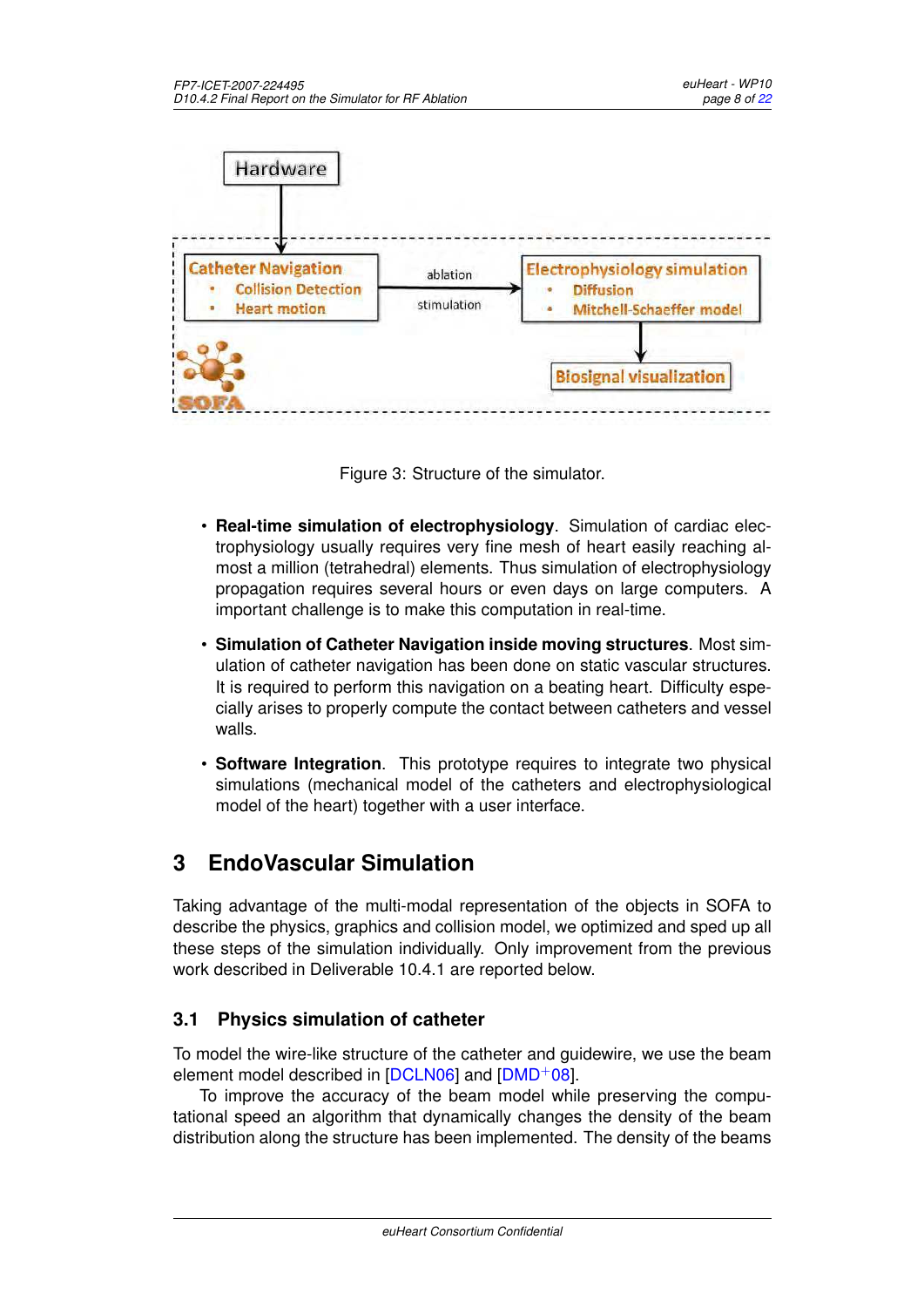is decreased along the straight shape and increased along the curved shape. The density distribution of the beams is recomputed at every simulation step according to the shape of the structure.



(a) visual model



(b) beam model

Figure 4: beam distribution along the catheter structure.

The contacts between the catheter and the heart and the vessel walls are solved implicitely using the Lagrange multiplier techniques.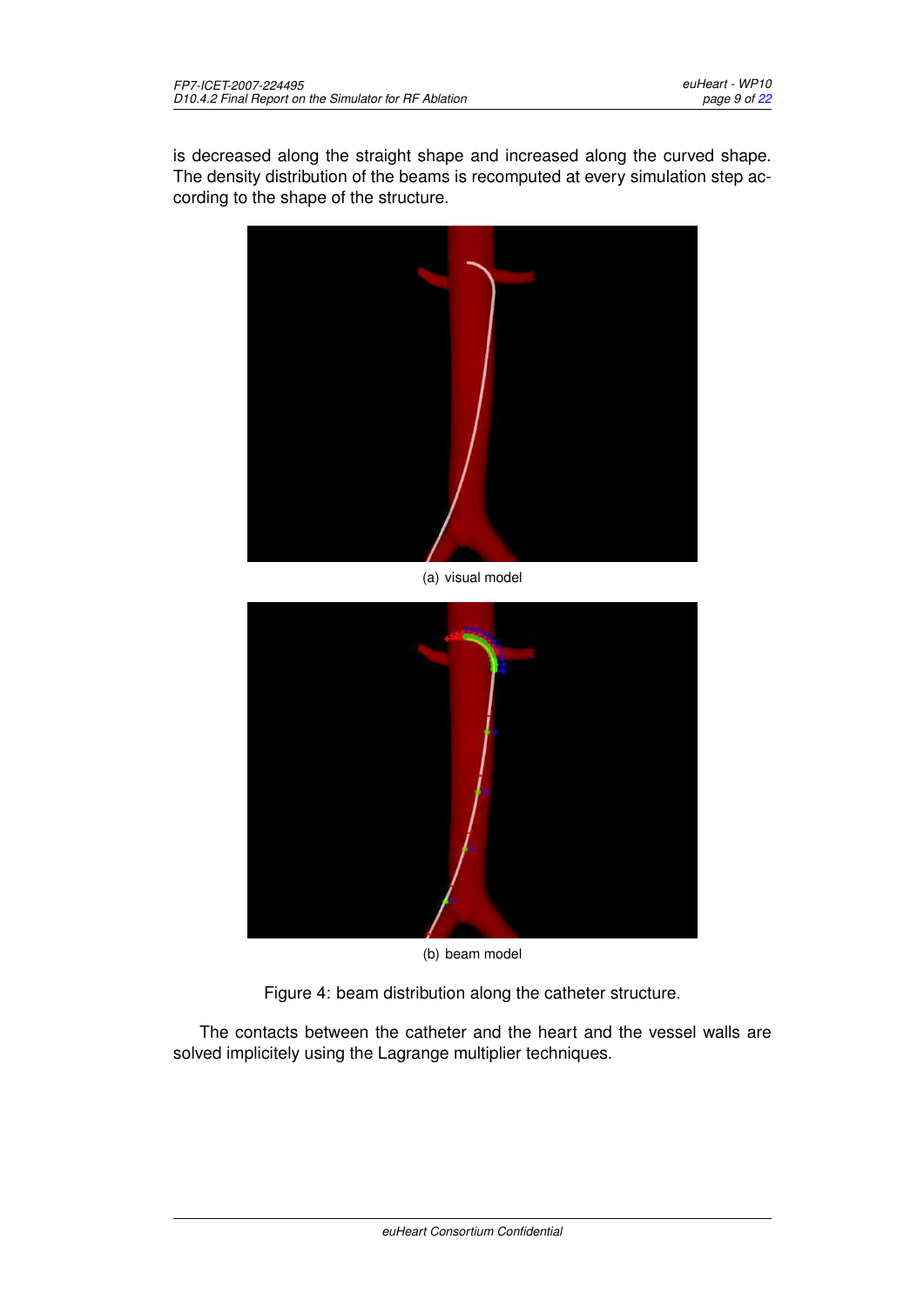## <span id="page-10-0"></span>**3.2 Collision Detection**

We represent all the collision objects in the simulation as a bounding volume hierarchy of geometric primitives. These bounding volume hierarchy must be computed at every simulation step for all the deformable objects.

The catheter and guidewire collision structure are represented as a set of points and segments and all the other objects in the scene as a set of points segments and triangles.

To speed up the collision detection between the catheter structure and the animated surface mesh of the heart, we created a new coarse and smooth triangular mesh and recomputed all animation frames based on this new mesh. Decreasing the number of triangles accelerates the bounding volume hierarchy tree computation for the heart mesh. By smoothing the surface, the sliding of the tip of the catheter has been eased along the heart inner surface (endocardium). The drawback is of course that there is no longer a perfect match between the mesh used for graphics rendering and the one for collision detection.

### <span id="page-10-1"></span>**3.3 Simulation of X-ray**

The X-ray simulation is a two pass rendering algorithm that computes the path length traveled by each ray of the beam through every object and computes the intensity applying the radiation absorption law the intensity for each ray of the beam.

The X-ray algorithm has been improved with a silhouette shader effect that adds a thicker contour to the objects. This shader is applied only to some bones like vertebra and ribs to simulate how their inner structure appears in a X-ray image. To find the vertices on the silhouette, the shader tests if the angle between the point of view vector and the vertex normal is within a threshold close to 90 degrees. The opacity alpha value is increased for all the vertices on the silhouette. The silhouette is alpha blended with the X-ray rendering in one additional rendering pass.



Figure 5: Vertebra X-ray rendering with (a) and without (b) the silhouette shader.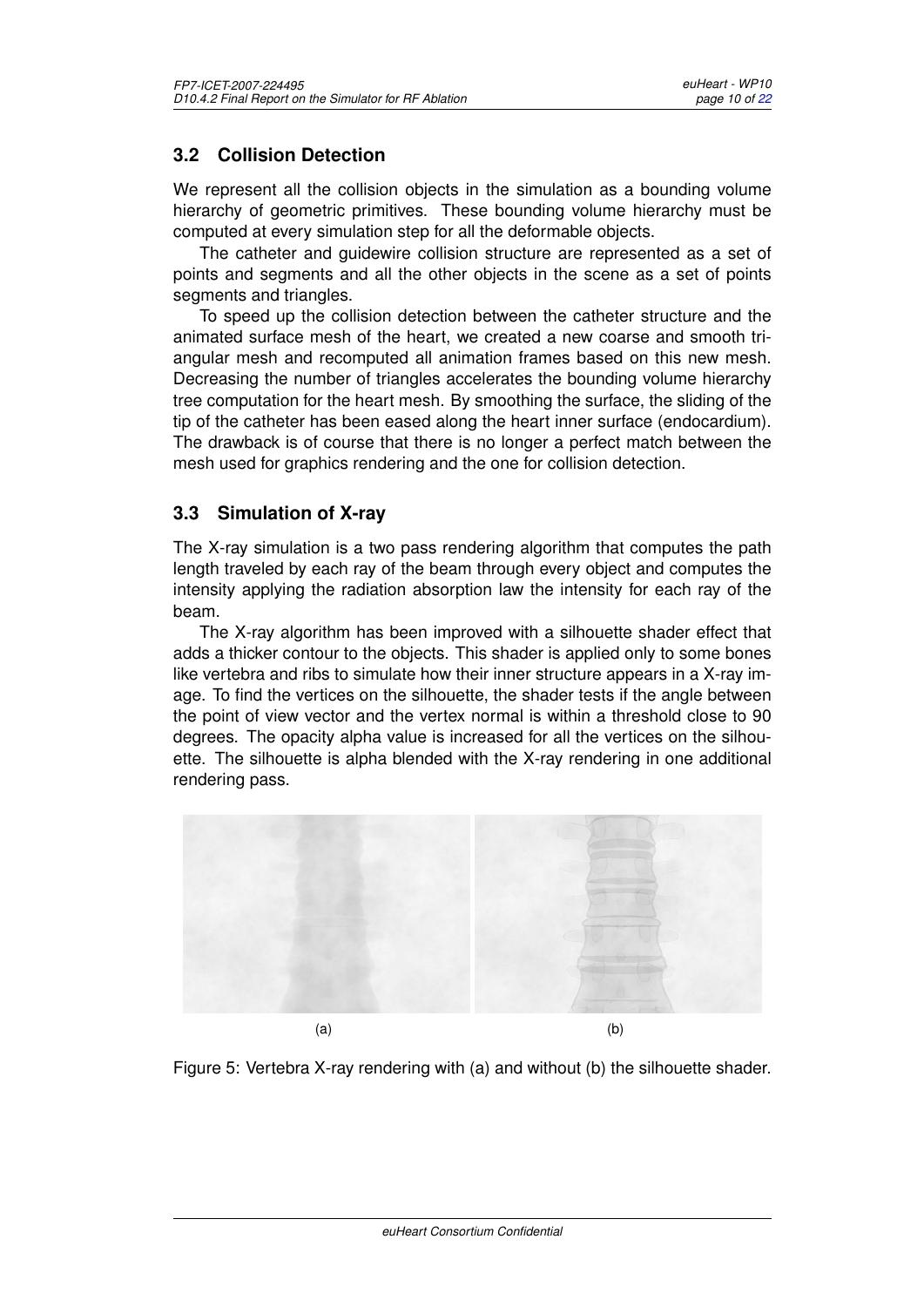

Figure 6: Catheter endovascular navigation in the simulator.

# <span id="page-11-0"></span>**4 ElectroPhysiology Simulation**

The electrical activity of the heart is due to ion exchanges between cells in the myocardium. These cells can be polarized, i.e. there is a potential difference between the inside and the outside of the cell membrane.

As presented in Deliverable 10.4.1, different classes of models aim at modeling the electrophysiology at different scales. Biophysical models are complex models focusing on the cellular scale ([\[TNNP04\]](#page-22-2)). Phenomenological models ([\[RF61\]](#page-22-3), [\[AP96\]](#page-21-4), [\[FK98\]](#page-21-5), [\[MS03\]](#page-22-1)), derived from biophysical models, capture the action potential dynamics at the organ scale. Finally, Eikonal models ([\[Kee91\]](#page-21-6), [\[Jac10\]](#page-21-7)) correspond to a static non-linear PDE for the depolarisation time derived from the previous models. A phenomenological model, called the Mitchell Schaeffer model [\[MS03\]](#page-22-1) is used in this work.

### <span id="page-11-1"></span>**4.1 Phenomenological Model: Mitchell Schaeffer model [\[MS03\]](#page-22-1)**

As all phenomenological models, it has few parameters, and each of these parameters has a physiological meaning. The model equations are reminded below:

$$
\begin{cases}\n\partial_t V_m = div(D \nabla V_m) + \frac{z V_m^2 (1 - V_m)}{\tau_{in}} - \frac{V_m}{\tau_{out}} + J_{stim}(t) \\
\partial_t z = \begin{cases}\n\frac{(1 - z)}{\tau_{open}} & \text{if} \quad V_m < v_{gate} \\
\frac{-z}{\tau_{close}} & \text{if} \quad V_m > v_{gate}\n\end{cases}\n\end{cases} \tag{1}
$$

where  $V_m$  is a normalized transmembrane potential and z is the gating variable associated to the sodium ion influx, thus depicting the repolarization phase.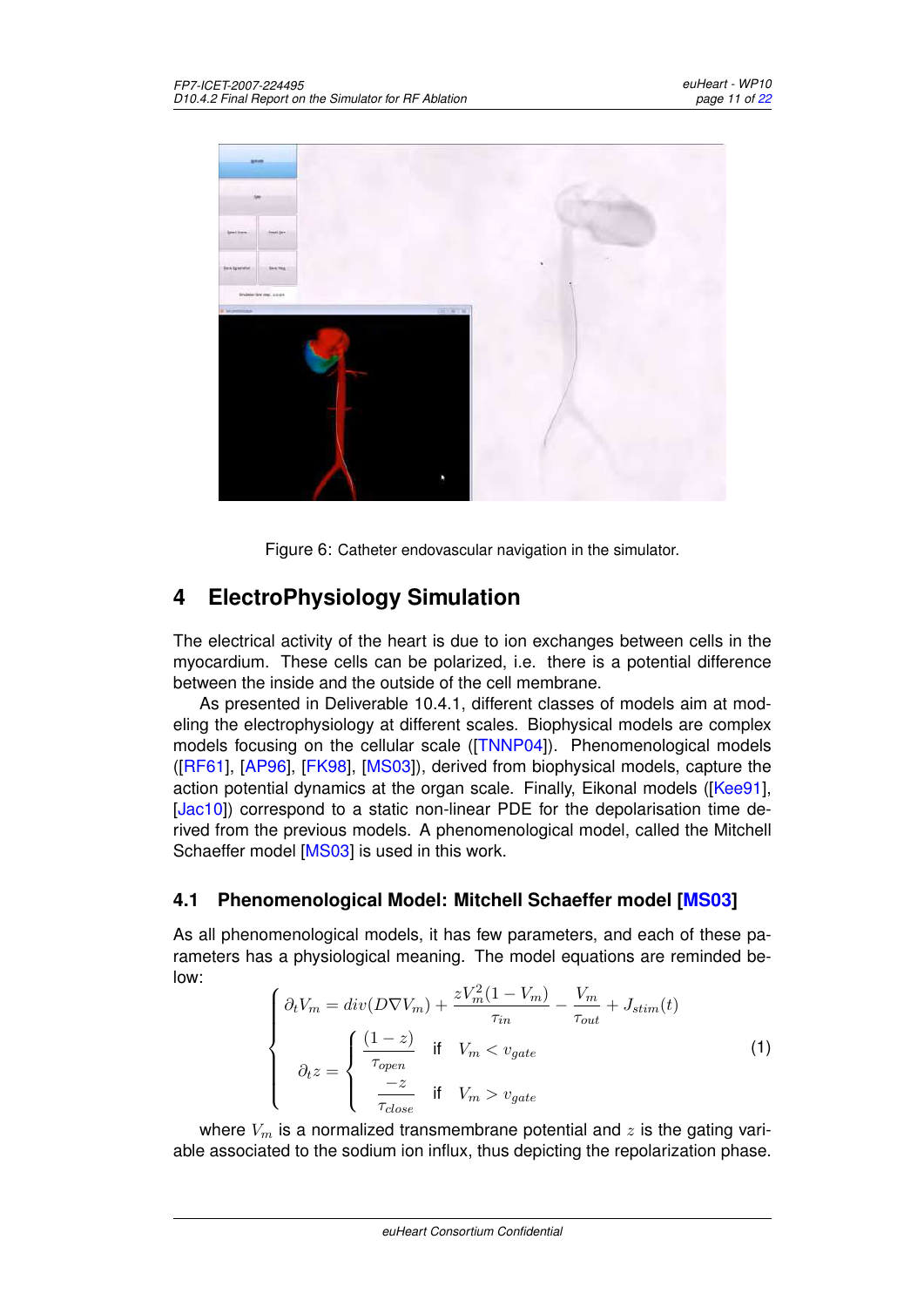The diffusion term is defined by an 3x3 anisotropic diffusion tensor  $D = d \cdot$  $diag(1, r, r)$  so that the conductivity in the fiber direction is 2.5 times greater than in the transverse plane ( $r=\frac{1}{(2.5)^2}$ ).  $d$  is the diffusion coefficient.

## <span id="page-12-0"></span>**4.2 GPU Implementation**

All electrophysiology equations and the associated solvers have been implemented on GPU. A simulation on GPU uses the graphic card (GPU) of the computer to perform computations instead of using the Central Processing Unit (CPU). However, an efficient implementation on GPU is very complex since every step of the computation has to be cleverly shared out among each processing unit. In our approach, we decided to rely on CUDA toolkit (dedicated for NVIDIA's GPU).

Using a lumped integration method, the ionic term of Mitchell Schaeffer is a nodal value, i.e. computed at each vertex separately. Therefore this part of the computation is a highly parallel task.

Due to strong neighboring dependencies, the memory access during the computation of the diffusion term is more sensitive. An innovative and very efficient algorithm has been developed in [\[ACF11\]](#page-21-8) to tackle the writing conflict issue.

### <span id="page-12-1"></span>**4.3 Extra-cellular Potential from Mono-Domain Models**

In the context of cardiac arrhythmia, catheters are inserted inside the heart cavities during the intervention. Some of these catheters can explore electrical signals on the surface of the heart wall (endocardium). These electrical signals corresponds to the extra-cellular potential, noted  $U_e$ .

Since it captures the action potential  $V_m$  (also called transmembrane potential), the Mitchell Schaeffer model is a "mono-domain" model. Only "bi-domain" models can simulated both intra-cellular  $U_i$  and extra-cellular  $U_e$  potentials (where  $V_m = U_i + U_e$ ). Using the Mitchell Schaeffer model, we should therefore not be able to simulate the extra-cellular potential measured with a catheter.

However, Coudière et al. propose in  $[CCT12]$  $[CCT12]$  a method to compute the extracellular potential from an extended mono-domain model. In this work, the homogenized bi-domain equation is written as a function of  $V_m$ ,  $U_i$  and  $U_e$ :

$$
A(C\partial_t V_m + I_{ion}(V_m, w)) = \text{div}(G_i \nabla U_i)
$$
 (2)

$$
A(C\partial_t V_m + I_{ion}(V_m, w)) = \text{div}(G_e \nabla U_e)
$$
 (3)

where  $A,~C,~G_i,~G_e,~I_{ion},~w$  are, respectively, the ratio of surface of membrane per unit volume, the membrane capacitance per unit area, the intra- and extracellular electrical conductivity tensors of the tissue, the total ionic current and the state variable of the cell membrane.

Based on the assumption of equal anisotropy ratio, i.e.  $G_i(x) = \lambda G_e(x)$ , on the normalization condition:

$$
\forall t > 0, \quad \int_{\Omega} U_e(x, t) \, dx = 0 \tag{4}
$$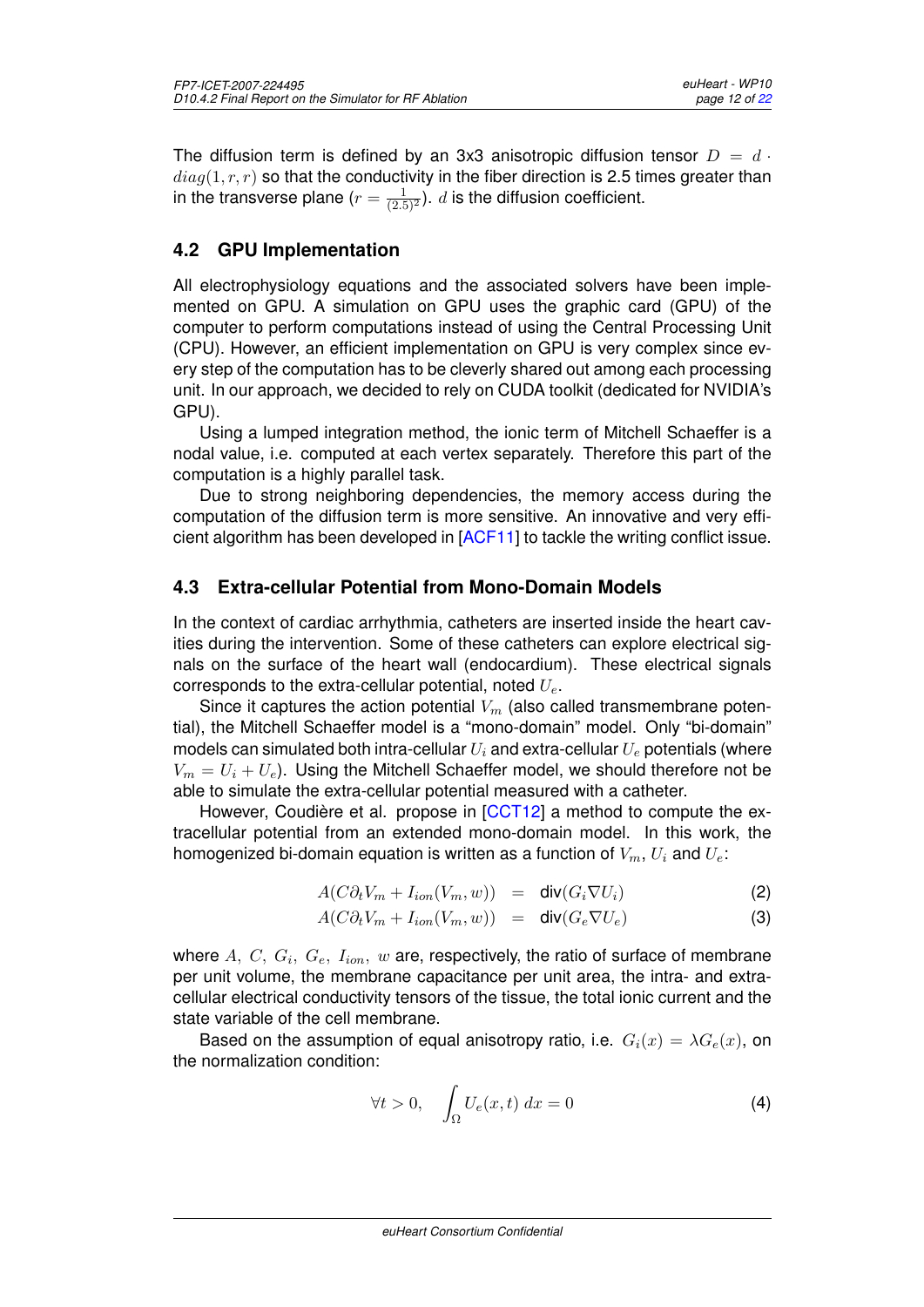it can be shown that, the extra-cellular potential  $U_e$  can be expressed as follows:

<span id="page-13-3"></span>
$$
U_e(x,t) = \frac{\lambda}{1+\lambda} \frac{1}{|\Omega|} \int_{\Omega} (V_m(y,t) - V_m(x,t)) dy
$$
\n(5)

Mono-domain models are only expressed according to the transmembrane potential. This method allows to recover an estimation of the extra-cellular potential from the transmembrane potential and can therefore be named "extended mono-domain."

Considering a bipolar catheter, a first approximation of the Equation [5](#page-13-3) is:

$$
U_e(x,t) \approx U_e(x_1,t) - U_e(x_2,t) \tag{6}
$$

$$
U_e(x,t) \approx -\frac{\lambda}{(1+\lambda)}(V(x_1,t)-V(x_2,t)) \tag{7}
$$

where  $U_e(x_1, t)$  is the transmembrane potential measured at the tip of the catheter and  $U_e(x_2, t)$  is the transmembrane potential measured at the closest neighboring point representing the second electrode of the catheter. This assumes that the orientation of the catheter is taken into account which is work in progress.

## <span id="page-13-0"></span>**5 Integration of ElectroPhysiology & Navigation Simulation**

### <span id="page-13-1"></span>**5.1 Multithreading Approach**

To integrate the electrophysiology and the navigation simulation we exploited the CPU parrallelism and we decided to use a tasks scheduling architecture (Fig. [7\)](#page-14-2). That's an efficient way to scale the computation to all the CPU cores available on a machine.

The work load is broken down into tasks and a scheduler is used to map the tasks on each single CPU.

A task must be consider as a block of code that executes a fraction of the work independently of other tasks and can run concurrently. On a multi-core processor it's possible to execute as many tasks simultaneously as the number of CPUs.

The scheduler creates a thread for each CPU, takes care of the threads synchronization and maps the tasks execution into threads, finding a new task to start when one finishes. This becomes very powerful considering that a task can itself create and spawn new tasks.

#### <span id="page-13-2"></span>**5.1.1 Main Simulation Tasks Design**

We splitted the simulation in three main tasks: endovascular navigation, electrophysiology and graphics rendering. To reserve the GPU for the electrophysiology compuatation and considering the graphics task is only a small fraction of the computation time required for the electrophysiology we decided to execute this two main tasks serially. The endovascular navigation is executed in parallel with the electrophysiology.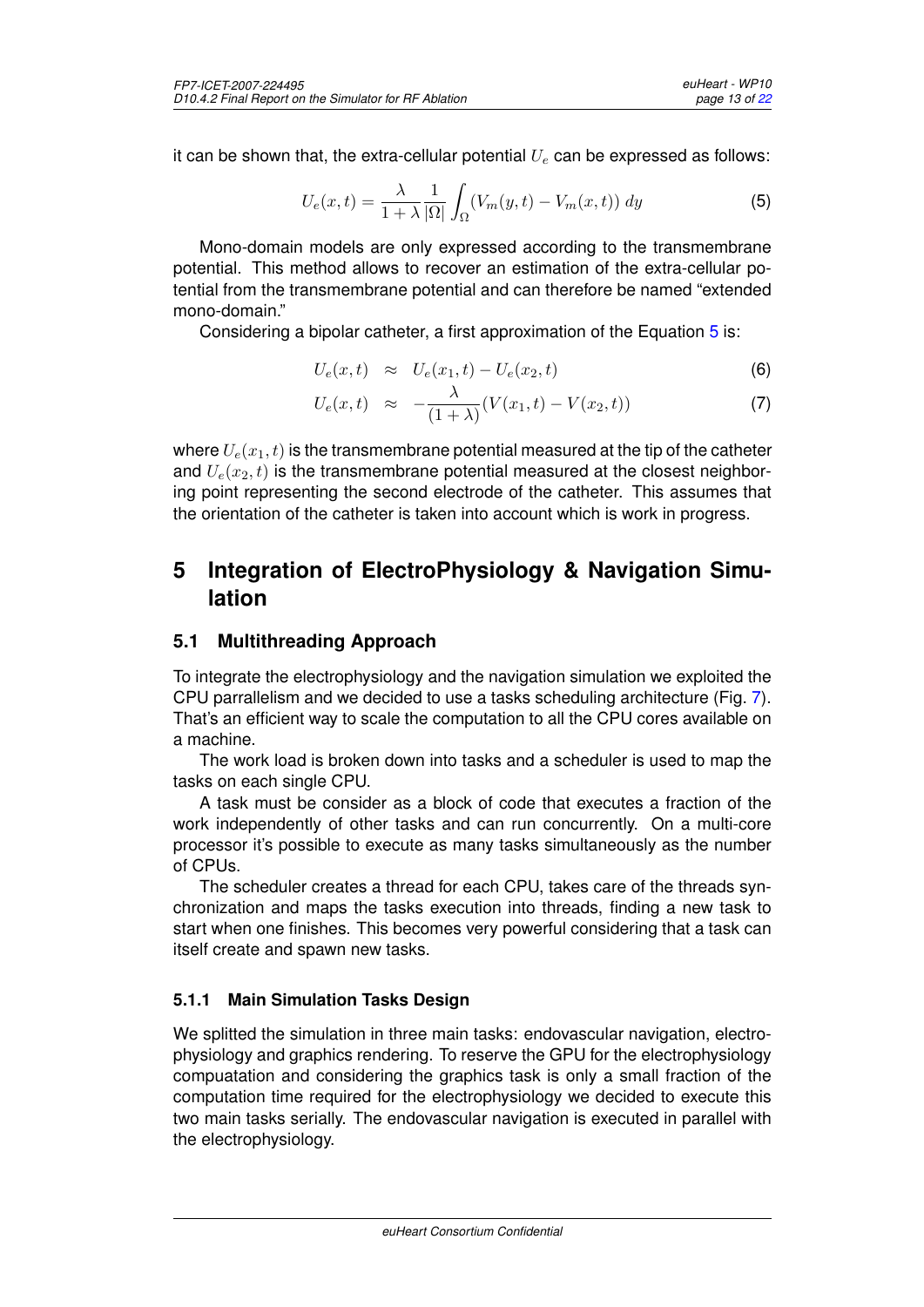

<span id="page-14-2"></span>Figure 7: Tasks and scheduler architecture.

The main loop of our multithreading architecture is splitted in a a parallel part executing concurrently the endovascular navigation and electrophysiology simulations and a serial part executing the graphics rendering (Fig. [8\)](#page-15-0).

#### <span id="page-14-0"></span>**5.1.2 Communication between Tasks**

An important aspect to take in account in a multi-thread design is the data synchronization between concurrently tasks and to find the best tradeoff between keeping the serial execution time at a minimum and avoid using the synchronization locks.

We manage the sharing of data between the tasks without being bound by synchronization locks. To avoid the use of synchronization locks each main task has its own copy of the data to share and the data synchronizatin is executed in serial just before the graphics task is executed (Fig. [8\)](#page-15-0). The choice of running the graphics task serially prevent us the need of synchronizing the data between graphics and the other main tasks and reduce the amount of data to exchange after each simulation loop.

#### <span id="page-14-1"></span>**5.1.3 Example: Interaction with a Catheter**

We will now illustrate this communication between the two threads with an example. One feature of our simulator is to be able to interact with the electrophysiology using the catheter. This is a crucial feature since it allows the user not only to measure the computed extra-cellular potential (see Section [4\)](#page-11-0), but to stimulate or carry the ablation in the target area as well. However, this requires many exchanges of data between both electrophysiology and navigation threads.

For more flexibility, different meshes can be used for electrophysiology and for navigation (collision detection). First, the collision detection is done in the navigation thread. Since the user has be able to interact with the electrophysiology using the catheter, we need to send the collision information to the electrophysiology thread.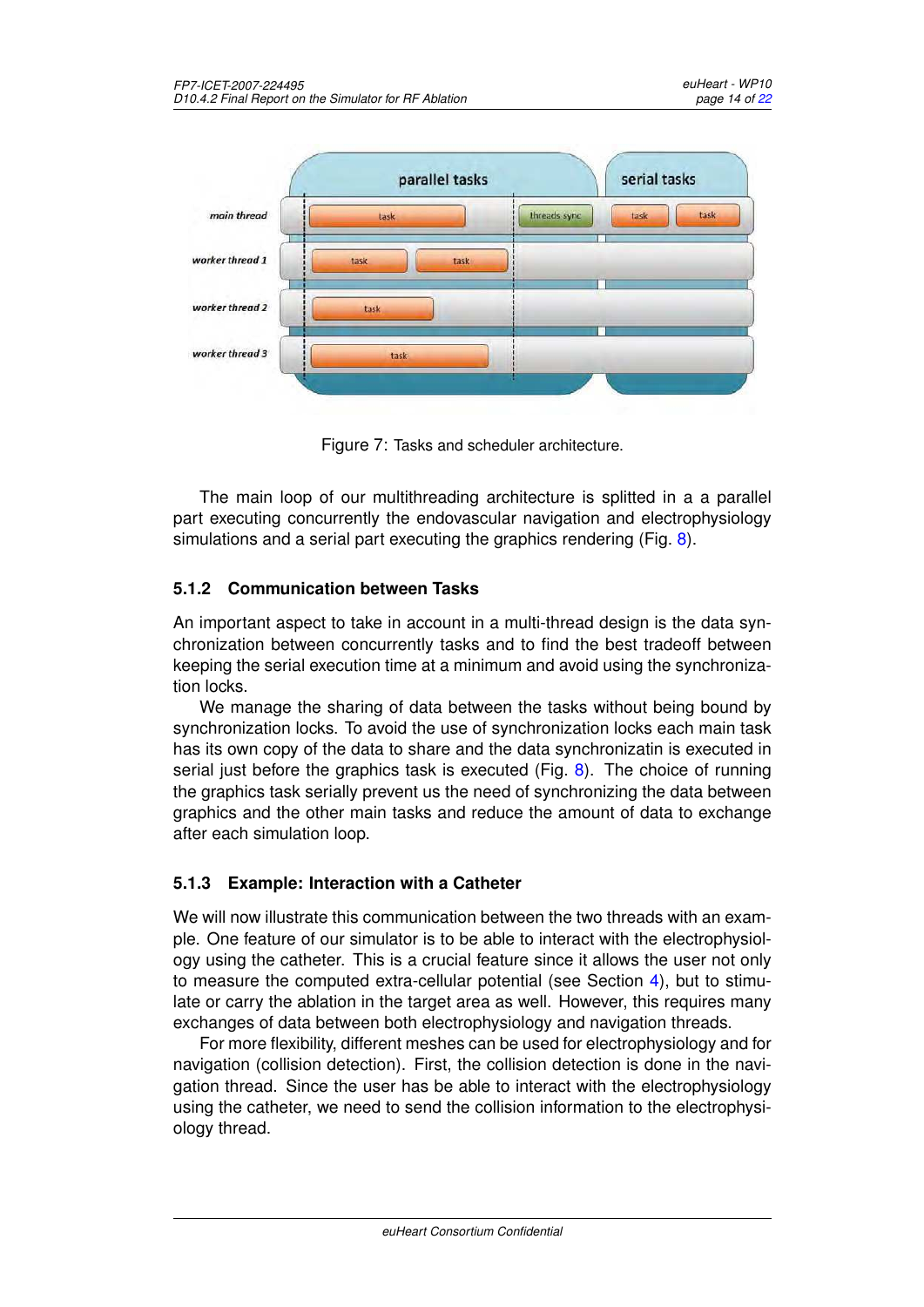

<span id="page-15-0"></span>Figure 8: multi-thread architecture.



Figure 9: Catheter in contact with the heart wall.

If different meshes are use for electrophysiology and navigation, the location of collision on the electrophysiology mesh can be far from the location of collision on the navigation mesh. Based on this information from the navigation thread, the colliding triangle on the electrophysiology mesh is searched. To do so, the projection of the catheter tip is searched on the surface.

Once the colliding triangle is found, the extra-cellular potential can be com-puted using the method of Coudière et al. [[CCT12\]](#page-21-9). The user can also decide to inject a stimulation current or to carry out an ablation.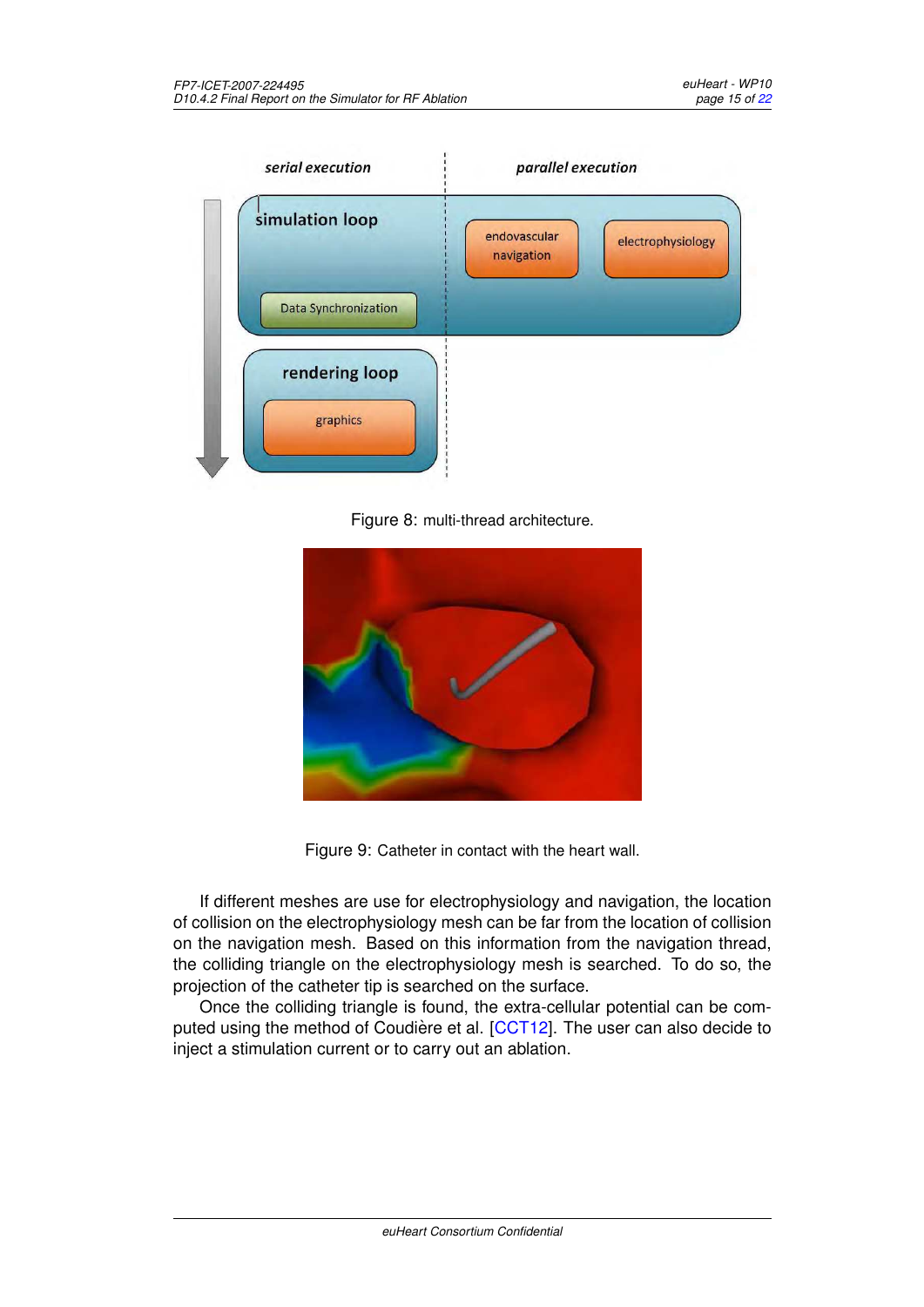#### <span id="page-16-0"></span>**5.1.4 Synchronization of Cardiac Motion**

As explained in the previous report, we recorded the motion field of the myocardium for one heart beat. The positions of the mesh are updated to simulate the muscle contraction based on this record. The mechanical contraction is now synchronized with the electrophysiology computation.

#### <span id="page-16-1"></span>**5.2 User Interface**

The graphical user interface has been developed using the Qt framework library. In its current version, it is a basic interface that has been designed to display the most relevant information to the user either expert or not. Three views in different windows are provided to display the X-ray rendering of the scene the electrophysiology signals and a 3D view of the heart. All views are updated in real-time during the graphics task execution. Note that the 3D view is mostly for not expert user and for debug purposes and should not be displayed for simulation under real condition.

The main window displays the X-ray rendering view and some command buttons that allows the control of the simulation. It's possible to load scenes representing different cases or different positions of the catheters. It is possible to start stop and reset the simulation, and capture screenshots. The user can use the mouse to rotate around the 3d scene but to better control the X-ray tube motion of the fluoroscopy we planned to use the joysticks and the pedals provided by the hardware device.

The electrophysiology window is a 2D view where the simulated extracellular potential signals measured on the endocardium of the ventricles by electrode catheters are plotted.

The third window displays a 3D map of the heart. It's used to show and map the electrical activity on the two ventricles and display with red dots the points on the heart surface already ablated by the catheter. In the future, we plan to simulate the reconstruction of endocardial surfaces based on contact mapping systems such as NavX and Carto systems.



*Main window displaying the X-ray view*



*3D map heart view*



*Electrophysiology signals view*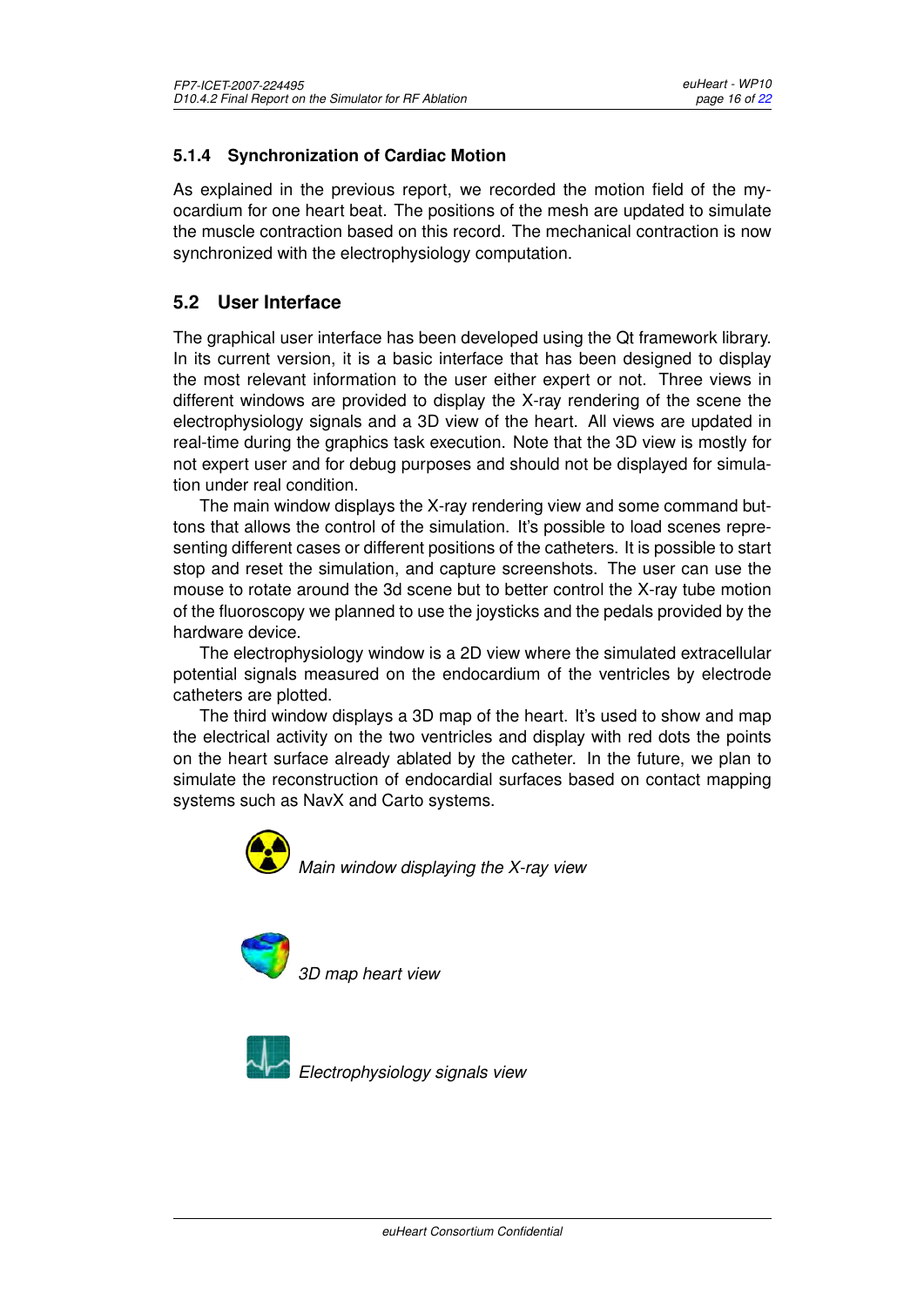

Figure 10: View of the simulator GUI.

# <span id="page-17-0"></span>**6 Results of Simulation**

In this section, a generic scenario will be detailed. This scenario aims at showing the features of our training simulator.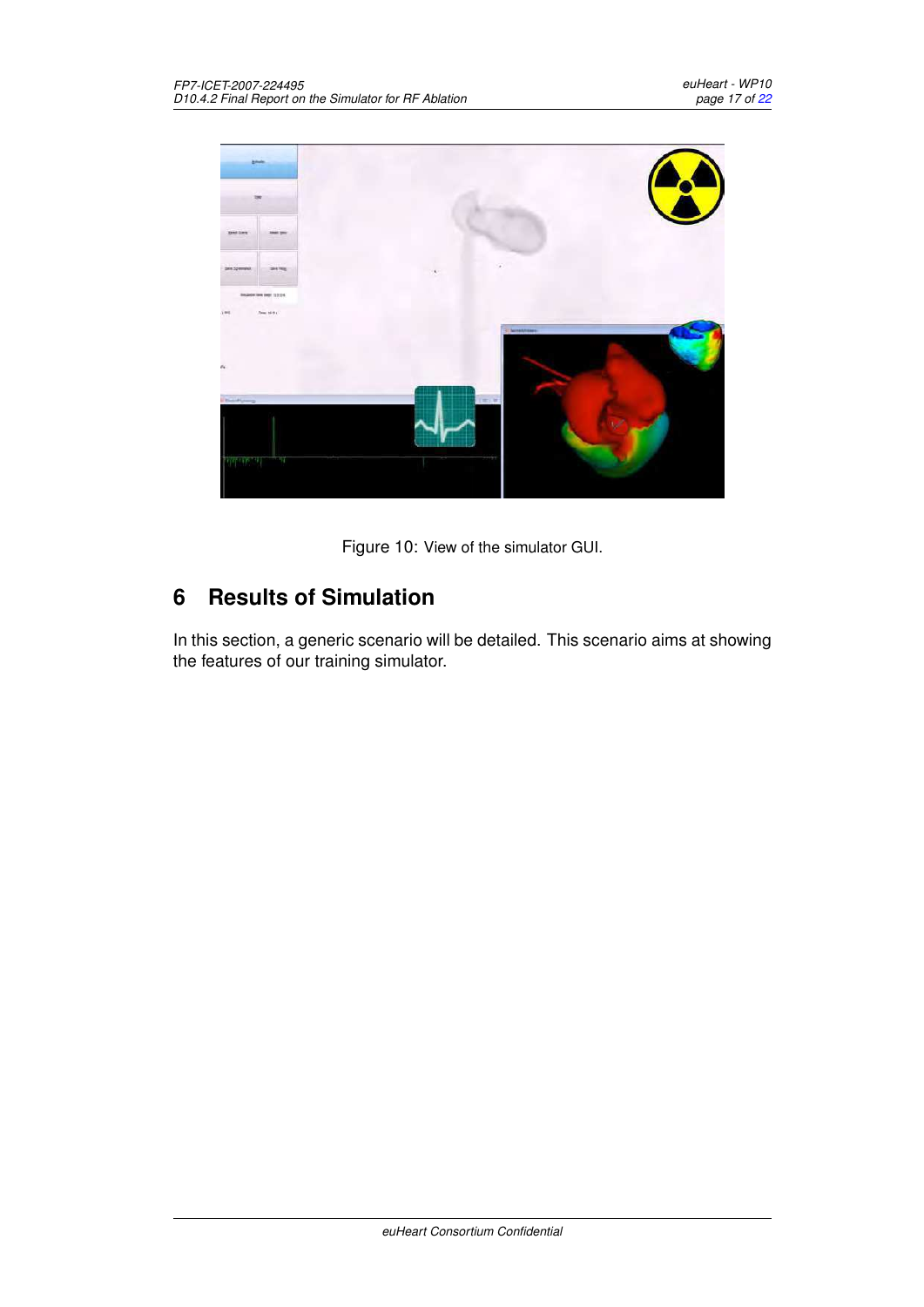First of all, the user has to insert a catheter inside the device (see adjacent figure). In the simulation, the catheter is inserted in the inferior veina cava.

Once the catheter is inserted, the user can navigate through the vascular system. At this point of the simulation, the user can obviously not measure any electrical signal. The navigation in the inferior veina cava leads to the heart: in the right atrium (see adjacent figure).

Inside the heart cavities, the user can finally interact with the electrophysiological model. As soon as the catheter collides with a wall, the catheter measures the local electrical activity (see electra-cellular potential signals in the adjacent figure).

Secondly, the user can interactively perform an ablation of tissue next to the catheter if that catheter is in contact with the myocardium. The figure shows an area that has been ablated in red. This area does not conduct the electrical wave any longer.





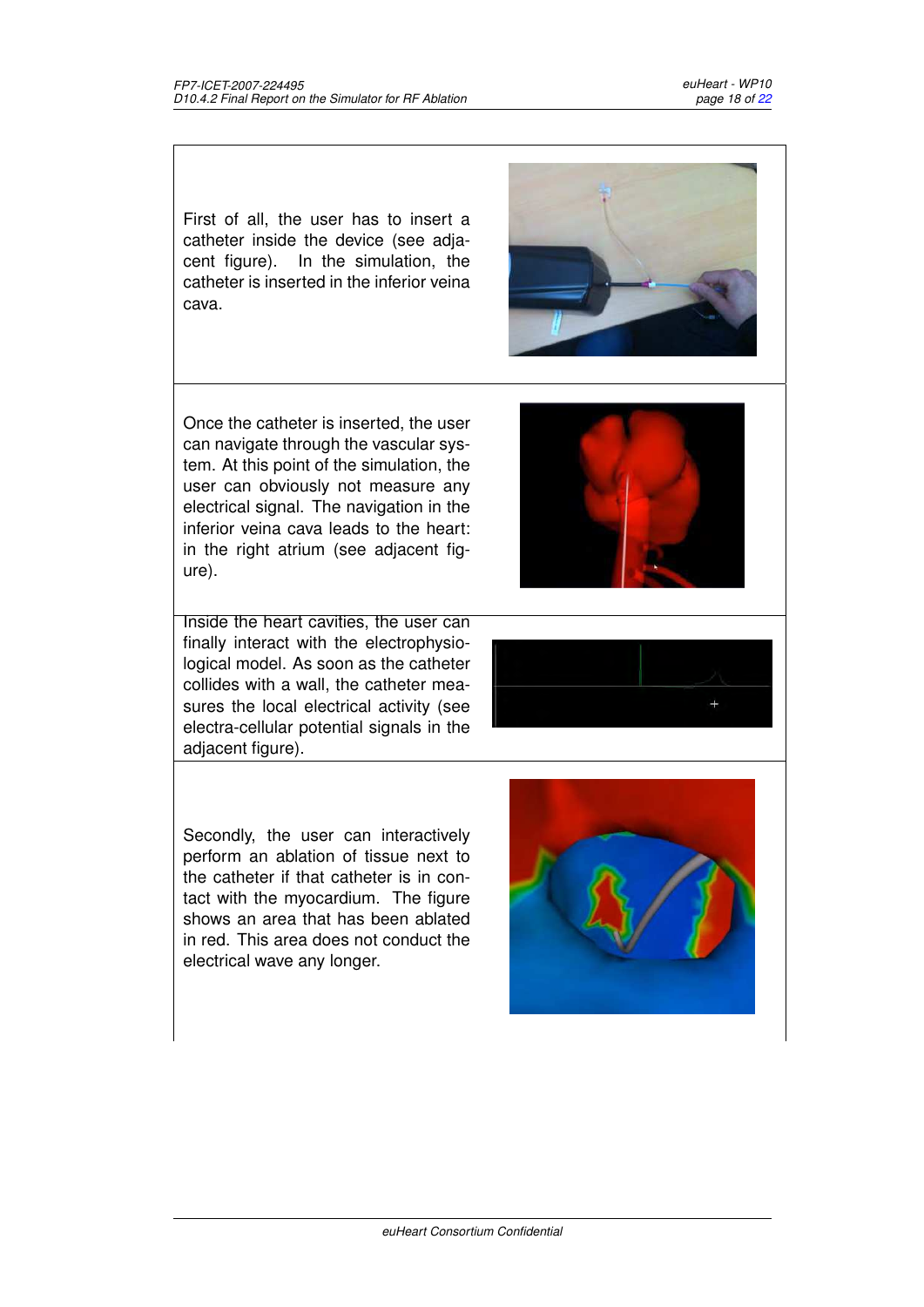In radio-frequency ablation procedures, pacing is also an important step that allows cardiologists to evaluate the outcome of the ablation. This feature is also available in our training simulator. The adjacent figure shows a stimulation initiated by the catheter (depolarization wave starting in blue).



# <span id="page-19-0"></span>**7 Discussion and Conclusion**

## <span id="page-19-1"></span>**7.1 Conclusion**

The final status of Task 10.4 has been presented with the description of the 2 main components ( endovascular simulation and electrophysiology simulation) and their integration.

From the work described in Deliverable 10.4.1, the main development has been related to the improvement of each component, their integration and the development of a basic user interface. For the simulation of endovascular navigation, the focus has mainly been on the optimization of the number of beams representing each catheter, the use of different meshes for the collision detection and graphics rendering and the improvement of X-ray visualization with a silhouette shader.

For the electrophysiology simulation, real-time computation has been achieved thanks to a GPU implementation of a phenomenological model on a coarse mesh. Additional developments include the simulation of extracellular potential by using an extended monodomain approach.

Finally, the integration of the two real-time physical components (catheter navigation and electrophysiology) has been achieved by running both tasks in separate threads and by exchanging a minimum amount of data. A basic user interface has been created allowing to switch between a X-ray navigation system and a 3D view of heart with ablated regions. Also the user interface allows to display extra-cellular potentials measured at the tip of the catheters.

To conclude, the current status of the simulator prototype integrates all main software components required for endovascular simulation of radiofrequency ablation. Using a regular PC with a high end graphics card, we have shown that it is possible to manage both physical simulation in real-time. There are still several aspects of the simulator that need to be improved and that are the topic of the next section.

## <span id="page-19-2"></span>**7.2 Limitations and Perspectives**

The current prototype has undergone a limit number of tests. It is important that a simulation scenario be clearly defined with a clinical interest. A first possible target of simulation would be to ablate tissue in the right ventricle in order to eliminate an ectopic focus creating extra systolic beats. Another possible target is the ablation in the ventricle in case of a Wolff-Parkinson-White syndrome. One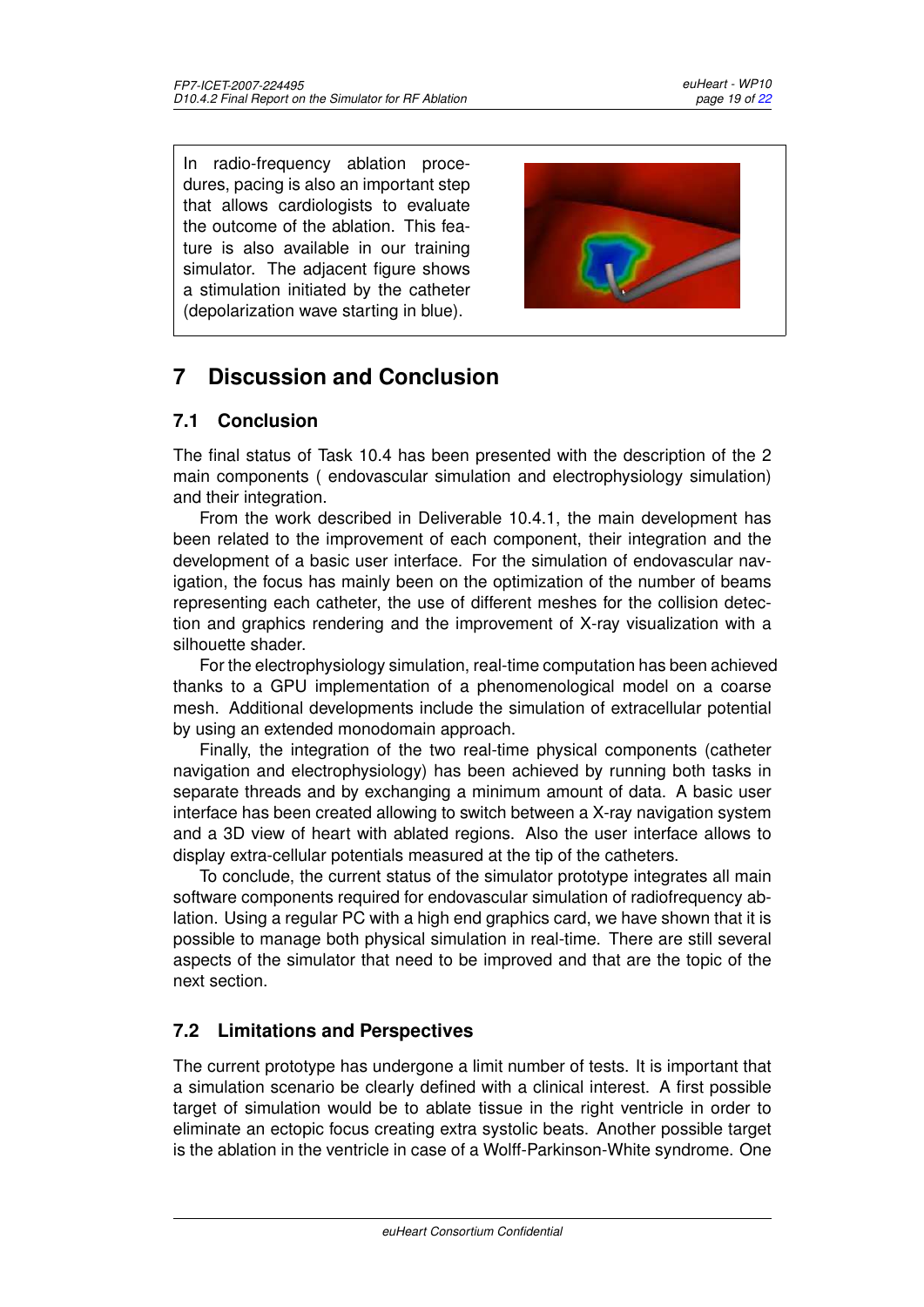difficulty to achieve this type of simulation is to simulate the insertion of catheters through the mitral or tricuspid valves.

Regarding more technical aspects, there are a number of developments that are needed to improve the simulation:

- **Endovascular Navigation**
	- **–** Optimization of the collision model to improve the computation performance.
	- **–** A simplified flow model inside the veins and arteries should be introduced to simulate the injection of an X-ray dye.
	- **–** The mechanical effects of the mitral and tricuspid valves could be added.

#### • **Electrophysiology Simulation**

- **–** Better simulation of extra-cellular potential taking into account the various types of electrode catheters.
- **–** Simulation of radiofrequency ablation. The extent of the ablated tissue around the RF probe must be better modeled by taking into account the applied power and the duration of application as well as the applied force.

#### • **Graphics User Interface**

- **–** Improve general appearance and provide multiple screens interface.
- **–** Improve display of electrophysiology signals
- **–** Ability to display medical images with 3D mesh
- **–** Ability to control the C-arm bearing the X-ray tube with a joystick located on the hardware device.
- **–** Simulate endocardial surface reconstruction as done for Carto or NavX systems.

After the completion of the euHeart project, we plan to further develop the simulator. Possible exploitation of the simulator is planned in one additional FP7 project proposal (related to atrial fibrillation). Possible technology transfer towards a commercial company such as Mentice will be discussed in the coming months.

## <span id="page-20-0"></span>**8 Acknowledgements**

The authors would like to thank Christian Duriez, Stephane Cotin, Hadrien Courte- ´ cuisse from INRIA and Kawal Rhode, Reza Razavi, Aldo Rinaldi from King's College London for their interesting comments.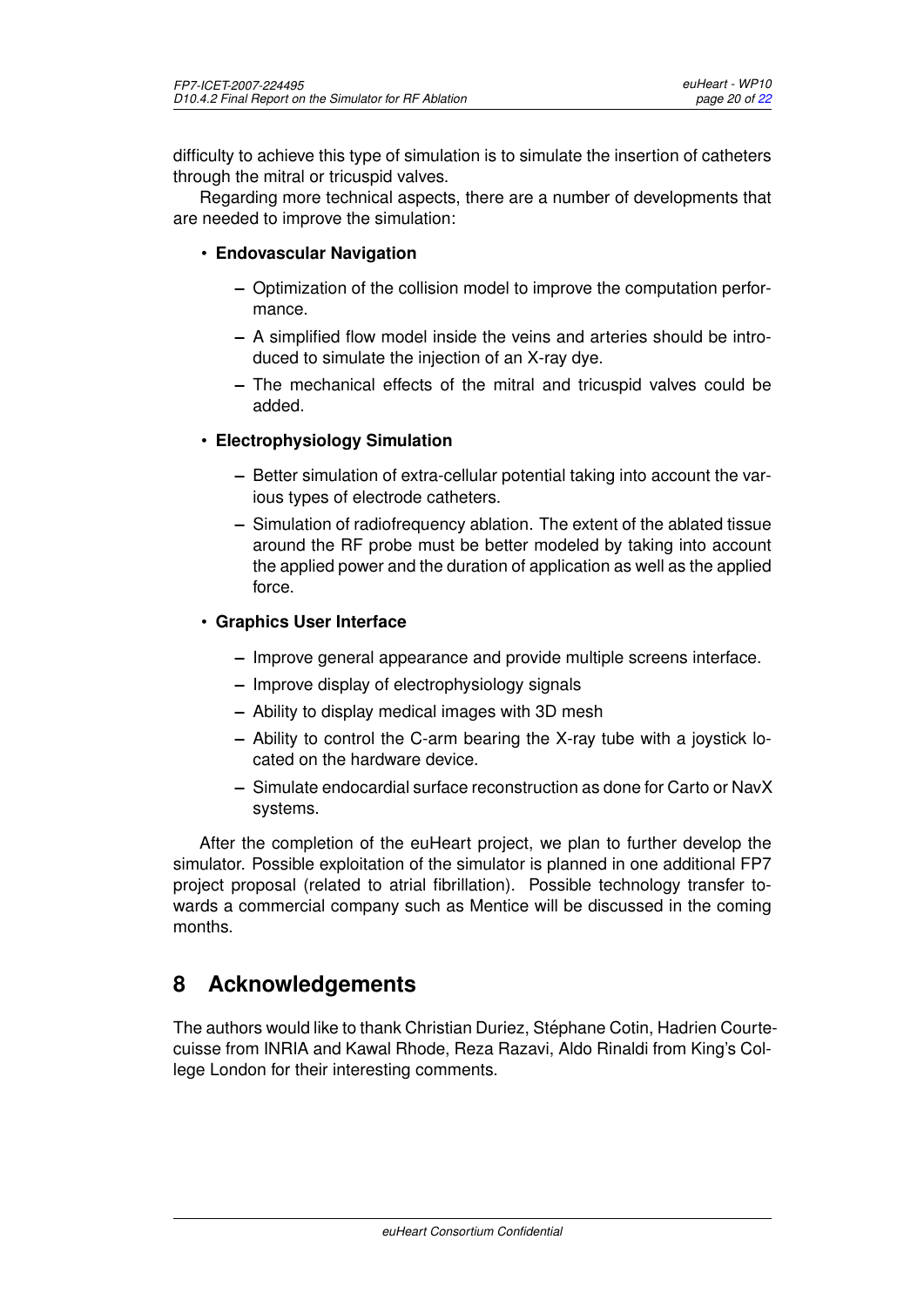# <span id="page-21-0"></span>**Bibliography**

- <span id="page-21-1"></span>[ACF+07] Jérémie Allard, Stéphane Cotin, François Faure, Pierre-Jean Bensoussan, Francois Poyer, Christian Duriez, Hervé Delingette, and Laurent Grisoni. Sofa an open source framework for medical simulation. In *Medicine Meets Virtual Reality (MMVR'15)*, Long Beach, USA, February 2007.
- <span id="page-21-8"></span>[ACF11] J. Allard, H. Courtecuisse, and F. Faure. Implicit fem solver on gpu for interactive deformation simulation. In *GPU Computing Gems Vol. 2*. NVIDIA Elsevier, 2011.
- <span id="page-21-4"></span>[AP96] R. R. Aliev and A. V. Panfilov. A simple two-variable model of cardiac excitation. *Chaos, Solitons and Fractals*, 7(3):p. 293–301, 1996.
- <span id="page-21-9"></span>[CCT12] M. Chhay, Y. Coudière, and R. Turpault. How to compute the extracellular potential in electrocardiology from an extended monodomain model. Research Report RR-7916, INRIA, March 2012.
- <span id="page-21-2"></span>[DCLN06] C. Duriez, S. Cotin, J. Lenoir, and P. Neumann. New approaches to catheter navigation for interventional radiology simulation 1. *Computer Aided Surgery*, 11(6):300–308, 2006.
- <span id="page-21-3"></span>[DMD+08] Jrmie Dequidt, Maud Marchal, Christian Duriez, Erwan Kerien, and Stephane Cotin. Interactive simulation of embolization coils: Modeling and experimental validation. In Dimitris N. Metaxas, Leon Axel, Gabor Fichtinger, and Gbor Szkely, editors, *Medical Image Computing and Computer-Assisted Intervention - MICCAI 2008, 11th International Conference, New York, NY, USA, September 6-10, 2008, Proceedings, Part I*, volume 5241 of *Lecture Notes in Computer Science*, pages 695–702. Springer, 2008.
- <span id="page-21-5"></span>[FK98] F. Fenton and A. Karma. Vortex dynamics in three-dimensional continuous myocardium with fiber rotation. *Chaos*, 8(1):p. 20–47, 1998.
- <span id="page-21-7"></span>[Jac10] V. Jacquemet. An eikonal approach for the initiation of reentrant cardiac propagation in reaction-diffusion models. *Biomedical Engineering, IEEE Transactions on*, 57(9):p. 2090 –2098, Sept. 2010.
- <span id="page-21-6"></span>[Kee91] James P. Keener. An eikonal-curvature equation for action potential propagation in myocardium. *Journal of Mathematical Biology*, 29:p. 629–651, 1991.